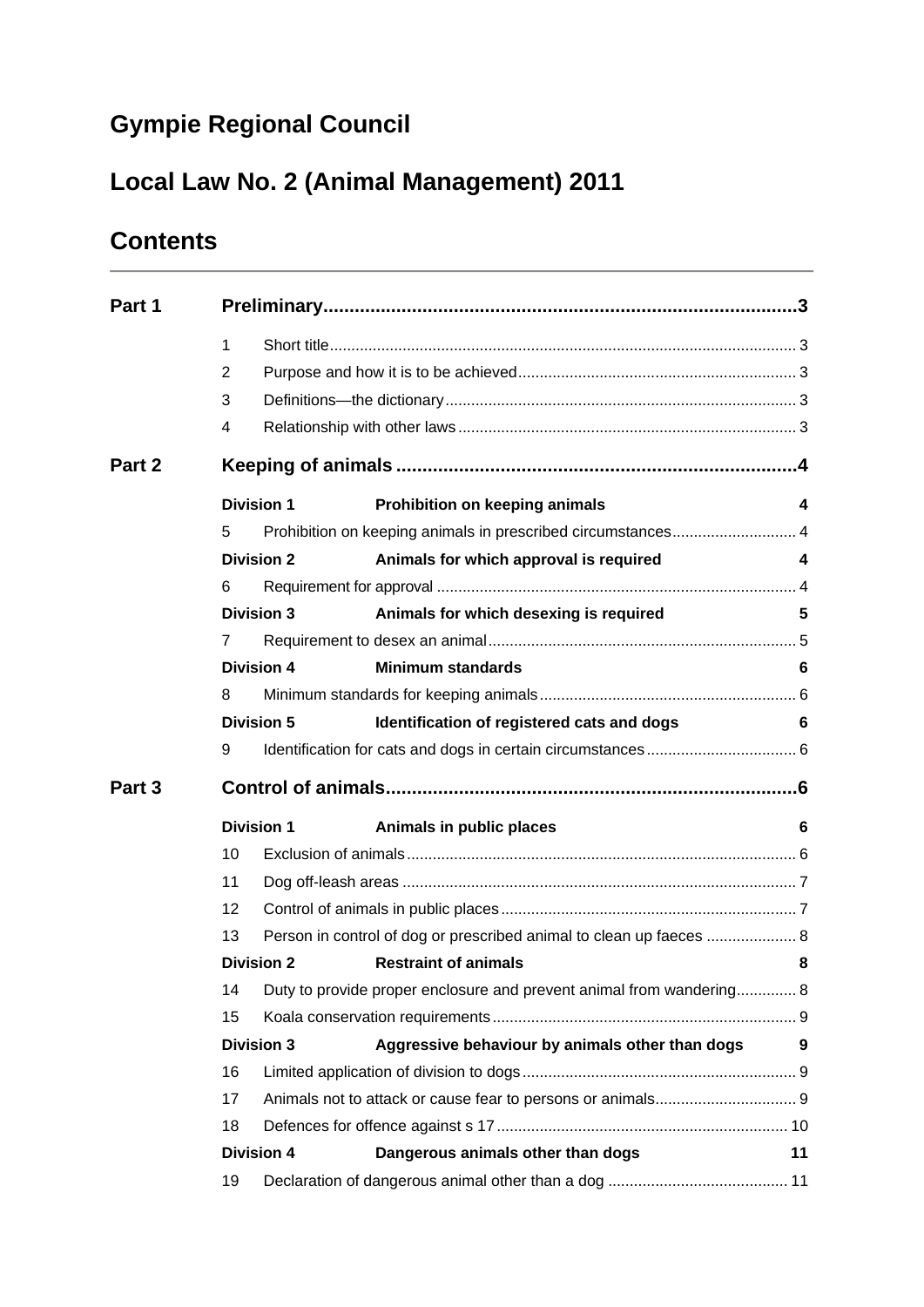|                 | 20                                               | Power to require responsible person for declared dangerous animal to take    |                                                                        |    |  |  |
|-----------------|--------------------------------------------------|------------------------------------------------------------------------------|------------------------------------------------------------------------|----|--|--|
| Part 4          | Seizure, impounding or destruction of animals 11 |                                                                              |                                                                        |    |  |  |
|                 |                                                  | <b>Division 1</b>                                                            | <b>Seizure of animals</b>                                              | 11 |  |  |
|                 | 21                                               |                                                                              |                                                                        |    |  |  |
|                 |                                                  | <b>Division 2</b>                                                            | <b>Destruction of animal without notice</b>                            | 12 |  |  |
|                 | 22                                               |                                                                              |                                                                        |    |  |  |
|                 |                                                  | <b>Division 3</b>                                                            | Return or impounding of animals                                        | 13 |  |  |
|                 | 23                                               |                                                                              |                                                                        |    |  |  |
|                 | 24                                               |                                                                              |                                                                        |    |  |  |
|                 | 25                                               |                                                                              |                                                                        |    |  |  |
|                 | 26                                               | Dealing with animal seized and impounded for wandering at large 14           |                                                                        |    |  |  |
|                 | 27                                               | Dealing with animal seized and impounded for non-compliance with local law14 |                                                                        |    |  |  |
|                 | 28                                               |                                                                              | Dealing with animal seized and impounded for attacking etc a person or |    |  |  |
|                 | 29                                               |                                                                              |                                                                        |    |  |  |
|                 |                                                  | <b>Division 4</b>                                                            | Destruction of animal following notice                                 | 16 |  |  |
|                 | 30                                               |                                                                              |                                                                        |    |  |  |
|                 |                                                  | <b>Division 5</b>                                                            | Disposal of impounded animals                                          | 17 |  |  |
|                 | 31                                               |                                                                              |                                                                        |    |  |  |
|                 | 32                                               |                                                                              |                                                                        |    |  |  |
|                 |                                                  | <b>Division 6</b>                                                            | <b>Other impounding matters</b>                                        | 18 |  |  |
|                 | 33                                               |                                                                              |                                                                        |    |  |  |
|                 | 34                                               |                                                                              |                                                                        |    |  |  |
|                 | 35                                               |                                                                              |                                                                        |    |  |  |
| Part 5          |                                                  |                                                                              |                                                                        |    |  |  |
|                 | 36                                               |                                                                              |                                                                        |    |  |  |
|                 | 37                                               |                                                                              |                                                                        |    |  |  |
|                 | 38                                               |                                                                              |                                                                        |    |  |  |
|                 | 39                                               |                                                                              |                                                                        |    |  |  |
|                 | 40                                               |                                                                              |                                                                        |    |  |  |
|                 | 41                                               |                                                                              |                                                                        |    |  |  |
| Part 6          |                                                  |                                                                              |                                                                        |    |  |  |
|                 | 42                                               |                                                                              |                                                                        |    |  |  |
|                 | 43                                               |                                                                              |                                                                        |    |  |  |
| <b>Schedule</b> |                                                  |                                                                              |                                                                        |    |  |  |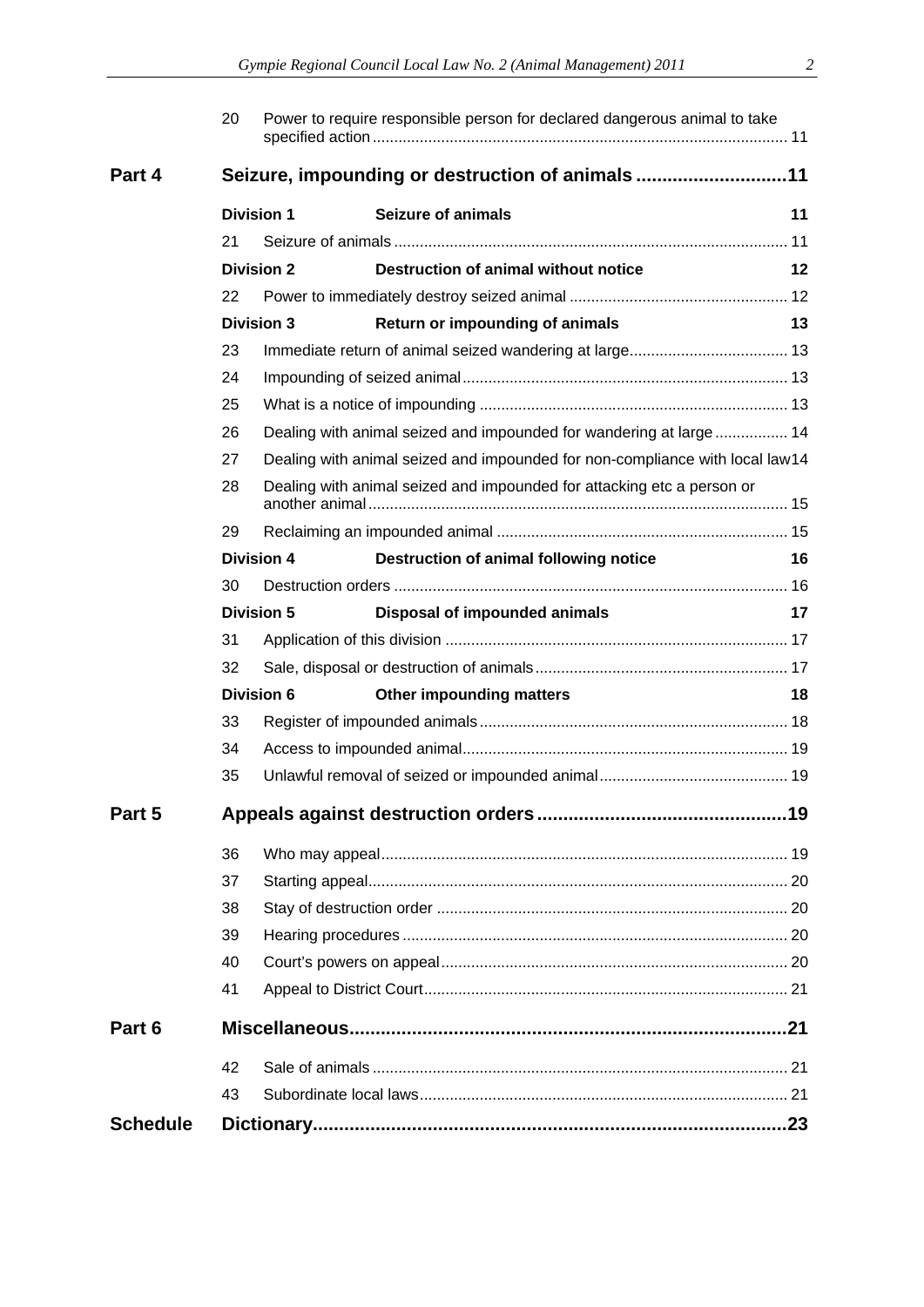## <span id="page-2-0"></span>**Part 1 Preliminary**

### <span id="page-2-1"></span>**1 Short title**

This local law may be cited as *Local Law No. 2 (Animal Management) 2011.*

### <span id="page-2-2"></span>**2 Purpose and how it is to be achieved**

- (1) The purpose of this local law is to regulate and manage the keeping and control of animals in the local government's area in a way that—
	- (a) balances community expectations with the rights of individuals; and
	- (b) protects the community against risks to health and safety; and
	- (c) prevents pollution and other environmental damage; and
	- (d) protects the amenity of the local community and environment.
- (2) The purpose is to be achieved by providing for—
	- (a) the regulation of the keeping of animals in terms of how many, what type, how, and where animals can be kept; and
	- (b) the prescription of minimum standards for keeping animals; and
	- (c) the proper control of animals in public places and koala conservation areas; and
	- (d) the management of dangerous or aggressive animals other than  $\text{dogs}^{1}$  and
	- (e) the seizure and destruction of animals in certain circumstances; and
	- (f) the establishment and administration of animal pounds.

### <span id="page-2-3"></span>**3 Definitions—the dictionary**

The dictionary in the schedule defines particular words used in this local law.

### <span id="page-2-4"></span>**4 Relationship with other laws**<sup>2</sup>

This local law is—

<u>.</u>

- (a) in addition to, and does not derogate from—
	- (i) laws regulating the use or development of land; and
	- (ii) other laws about the keeping or control or welfare of animals; and
- (b) to be read with *Local Law No. 1 (Administration) 2011*.

<sup>1</sup> The *Animal Management (Cats and Dogs) Act 2008* provides for the management of *regulated dogs*, comprising declared dangerous dogs, declared menacing dogs and restricted dogs.

<sup>&</sup>lt;sup>2</sup> This local law and any subordinate local law made under it do not apply to the extent of any inconsistency with a law of the State or Commonwealth. See the Act, section 27.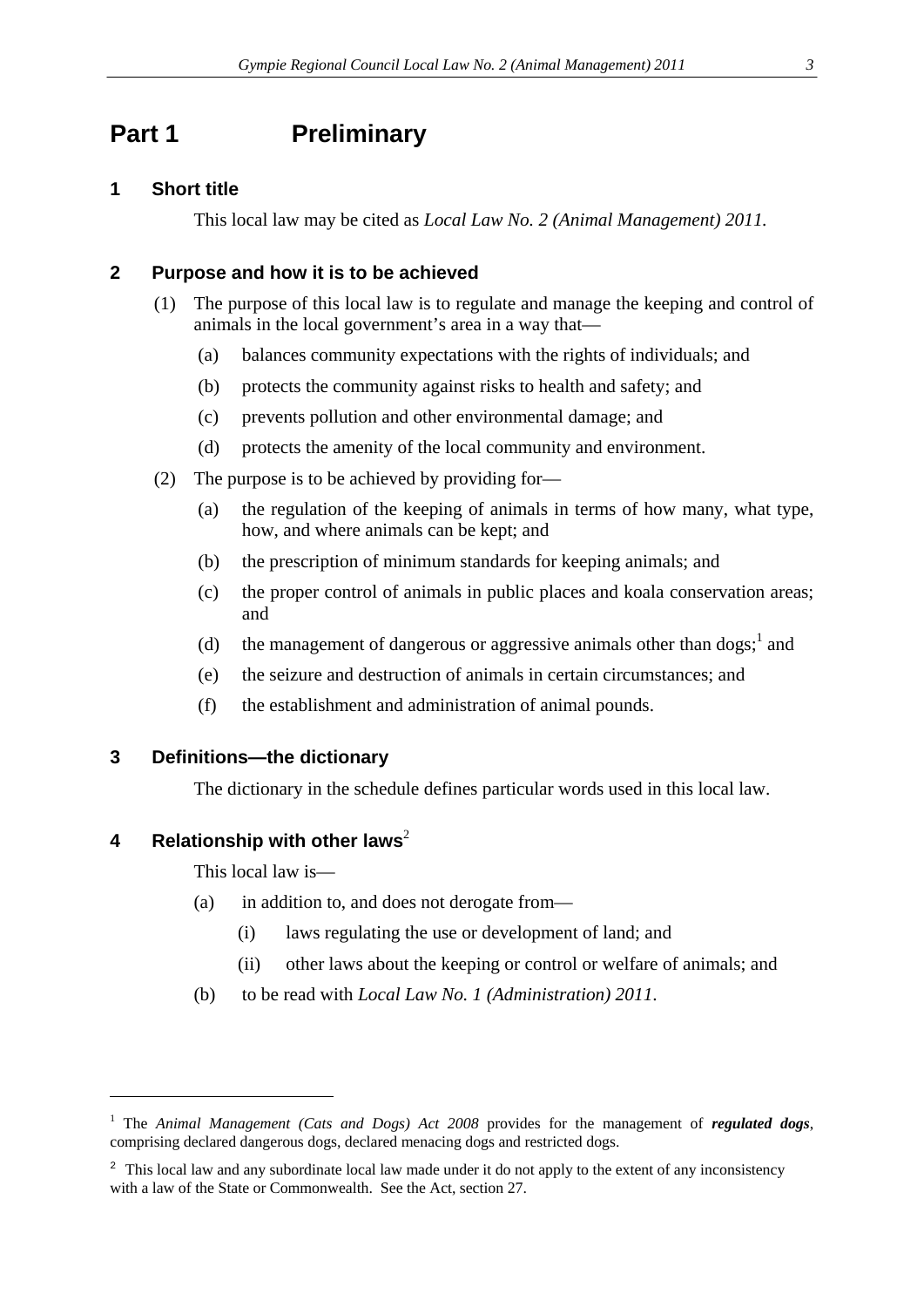## <span id="page-3-0"></span>**Part 2 Keeping of animals**

## <span id="page-3-1"></span>**Division 1 Prohibition on keeping animals**

#### <span id="page-3-2"></span>**5 Prohibition on keeping animals in prescribed circumstances**

- (1) The local government may, by subordinate local law, prohibit the keeping of animals in prescribed circumstances.
- (2) The circumstances in which the keeping of animals is prohibited may be specified by reference to 1 or more of the following factors—
	- (a) species;
	- (b) breed;
	- (c) sex;
	- (d) age;
	- (e) number;
	- (f) whether an animal is a restricted dog;<sup>3</sup>
	- (g) the locality in which the animal would be kept;
	- (h) the nature of the premises in which the animal would be kept, including the size of the enclosure or the size of the allotment.<sup>4</sup>

*Example for subsection (2)—*

A prohibition may be imposed in relation to keeping certain species or a prescribed number of animals of a certain species in an urban locality.

(3) A person must not keep an animal in contravention of a prohibition under this section.

Maximum penalty for subsection (3)—50 penalty units.

## <span id="page-3-3"></span>**Division 2 Animals for which approval is required**

#### <span id="page-3-4"></span>**6 Requirement for approval**

<u>.</u>

(1) Subject to subsections (3) and (4), the local government may, by subordinate local law, require an approval<sup>5</sup> for keeping an animal or animals in prescribed circumstances.

<sup>3</sup> Section 72(3) of the *Animal Management (Cats and Dogs) Act 2008* provides: "A permit application may be made for more than 1 restricted dog for the same place only if the keeping of more than 1 restricted dog and more than 1 dog of any breed is permitted under a local law."

<sup>4</sup> See the *Animal Management (Cats and Dogs) Act 2008*, chapter 4, regarding particular conditions on keeping regulated dogs, including requirements about enclosures.

<sup>5</sup> Keeping an animal for which an approval is required under this local law is a *prescribed activity* under schedule 2 of *Local Law No. 1 (Administration) 2011*. The process for obtaining an approval for a prescribed activity is set out in part 2 of that local law and section 6 creates an offence for a person undertaking a prescribed activity without a current approval.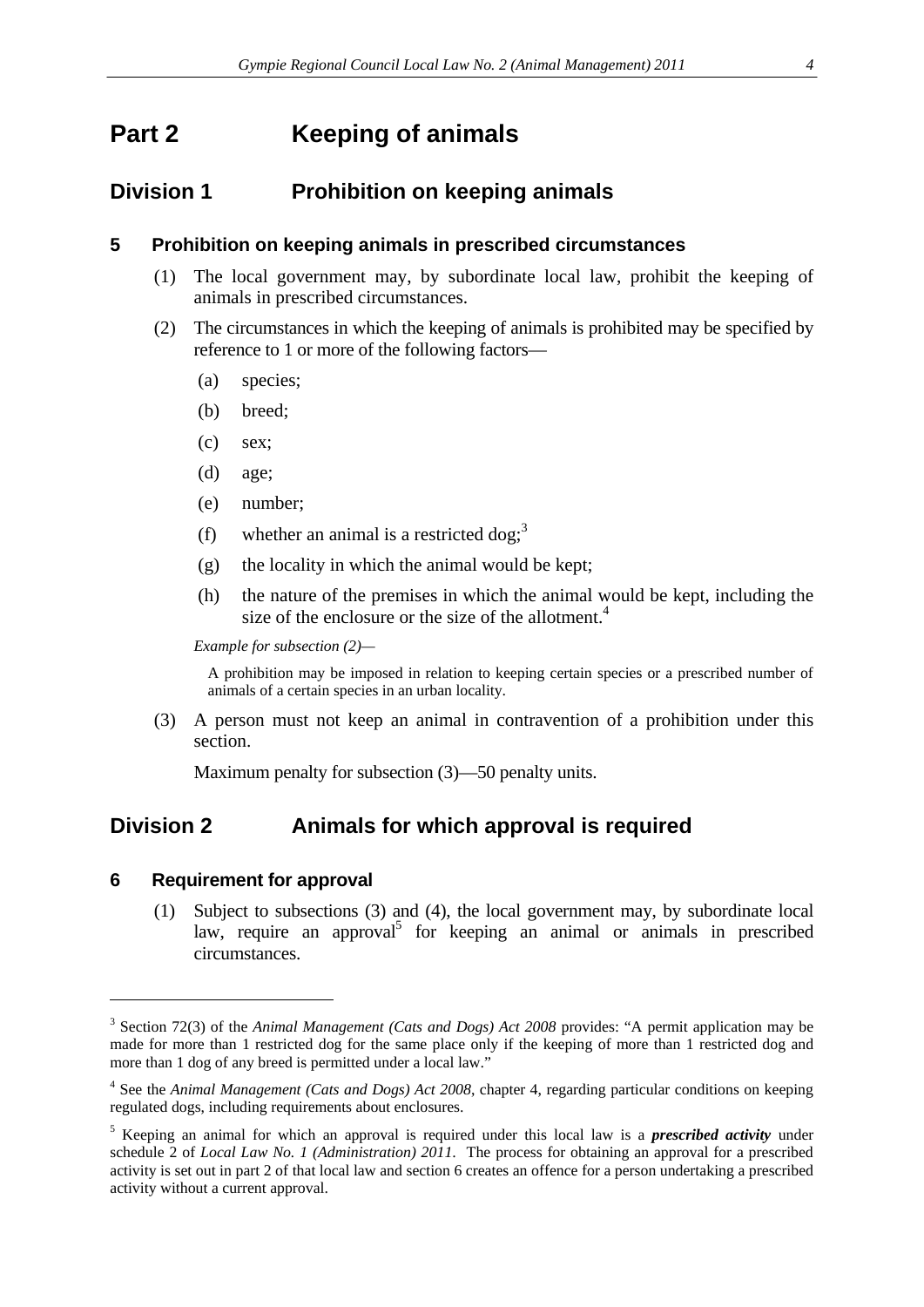- (2) The circumstances in which an approval is required may be specified by reference to 1 or more of the following factors—
	- (a) species;
	- (b) breed;
	- (c) sex;
	- (d) age;
	- (e) number;
	- (f) the locality in which the animal is to be kept, including whether it is an urban or non-urban locality;
	- (g) the nature of the premises in which the animal is to be kept, including the size of the enclosure or the size of the allotment.<sup>6</sup>
- (3) An approval under this section is not required for the keeping of animals on land if the keeping of the animals on the land is authorised by a development approval under the Planning  $Act^7$ .
- (4) Under this section, the local government may not require an approval for keeping a restricted dog.<sup>8</sup>

## <span id="page-4-0"></span>**Division 3 Animals for which desexing is required**

#### <span id="page-4-1"></span>**7 Requirement to desex an animal**

- (1) The local government may, by subordinate local law, require an animal of a particular species or breed to be desexed.
- (2) The subordinate local law may—
	- (a) specify that the requirement for desexing only applies once an animal reaches a certain age; and
	- (b) exempt animals under particular circumstances.

*Example for paragraph (b)—*

Exemption might be provided for an animal that is owned by a member of a recognised breeders' association for the purposes of breeding or showing.

(3) A person must not keep an animal that is required to be desexed unless the animal has been desexed.

Maximum penalty for subsection (3)—20 penalty units.

<u>.</u>

<sup>6</sup> See note 4.

<sup>7</sup> See the definition of *Planning Act* in the Act, schedule 4.

<sup>8</sup> Section 71 of the *Animal Management (Cats and Dogs) Act 2008* requires a permit issued by the local government for a person to own or be responsible for a restricted dog. The processes for the granting of restricted dog permits are set out under chapter 4, part 3 of that Act.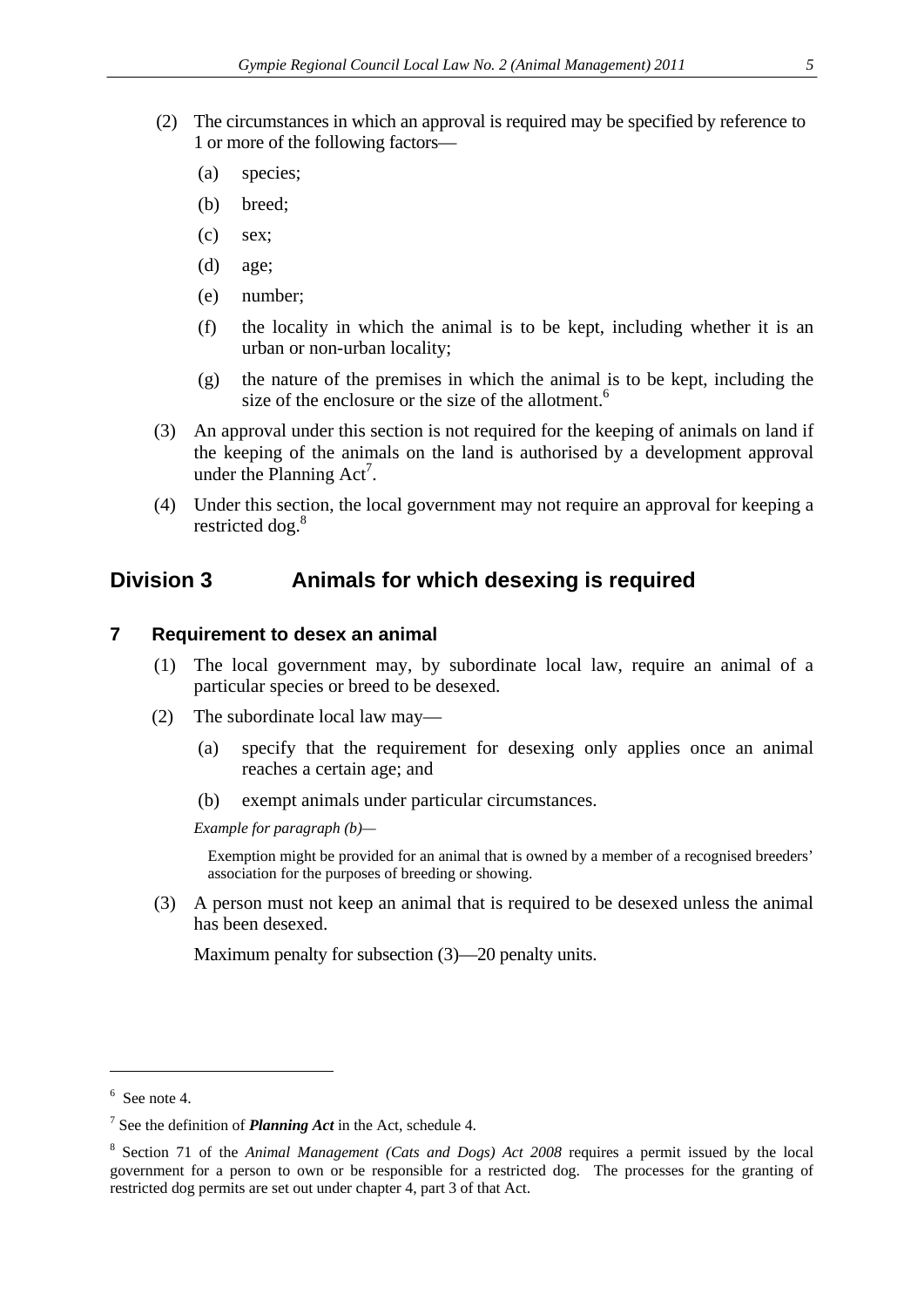## <span id="page-5-0"></span>**Division 4 Minimum standards**

#### <span id="page-5-1"></span>**8 Minimum standards for keeping animals**

- (1) The local government may, by subordinate local law, specify minimum standards for the keeping of animals or a particular species or breed of animal.
- (2) A person who keeps an animal must ensure that the relevant minimum standards prescribed by a subordinate local law are complied with.<sup>9</sup>

Maximum penalty for subsection (2)—20 penalty units.

(3) If a person is required to hold an approval to keep an animal, the obligation to comply with the minimum standards prescribed by a subordinate local law is in addition to an obligation imposed by a condition of the approval.

## <span id="page-5-2"></span>**Division 5 Identification of registered cats and dogs**

### <span id="page-5-3"></span>**9 Identification for cats and dogs in certain circumstances**

The local government may, by subordinate local law, prescribe the identification required by the *Animal Management (Cats and Dogs) Act* 2008 for a cat or dog that is at a place other than the address stated in the registration notice for the cat or dog. $^{10}$ 

## <span id="page-5-4"></span>**Part 3 Control of animals**

## <span id="page-5-5"></span>**Division 1 Animals in public places**

#### <span id="page-5-6"></span>**10 Exclusion of animals**

- (1) The local government may, by subordinate local law, specify public places where animals, or animals of a particular species or breed, are prohibited.
- (2) The owner or responsible person for an animal must ensure that the animal is not in a public place in contravention of a prohibition specified under subsection (1).

Maximum penalty for subsection (2)—20 penalty units.

- (3) The local government must take reasonable steps to provide notice to members of the public regarding the animals that are prohibited in a particular public place.
- (4) In this section—

<u>.</u>

*reasonable steps* include, as a minimum, the display of a notice at a prominent place within the particular public place, stating—

<sup>9</sup> See also *Animal Management (Cats and Dogs) Act 2008*, schedule 1, sections 4 to 5, regarding the requirements about enclosures for declared dangerous dogs, declared menacing dogs and restricted dogs.

<sup>&</sup>lt;sup>10</sup> Section 45 of the *Animal Management (Cats and Dogs) Act 2008* requires a person who keeps a cat or dog at a place other than the address in the registration notice to ensure it bears the identification prescribed by the local government under a local law.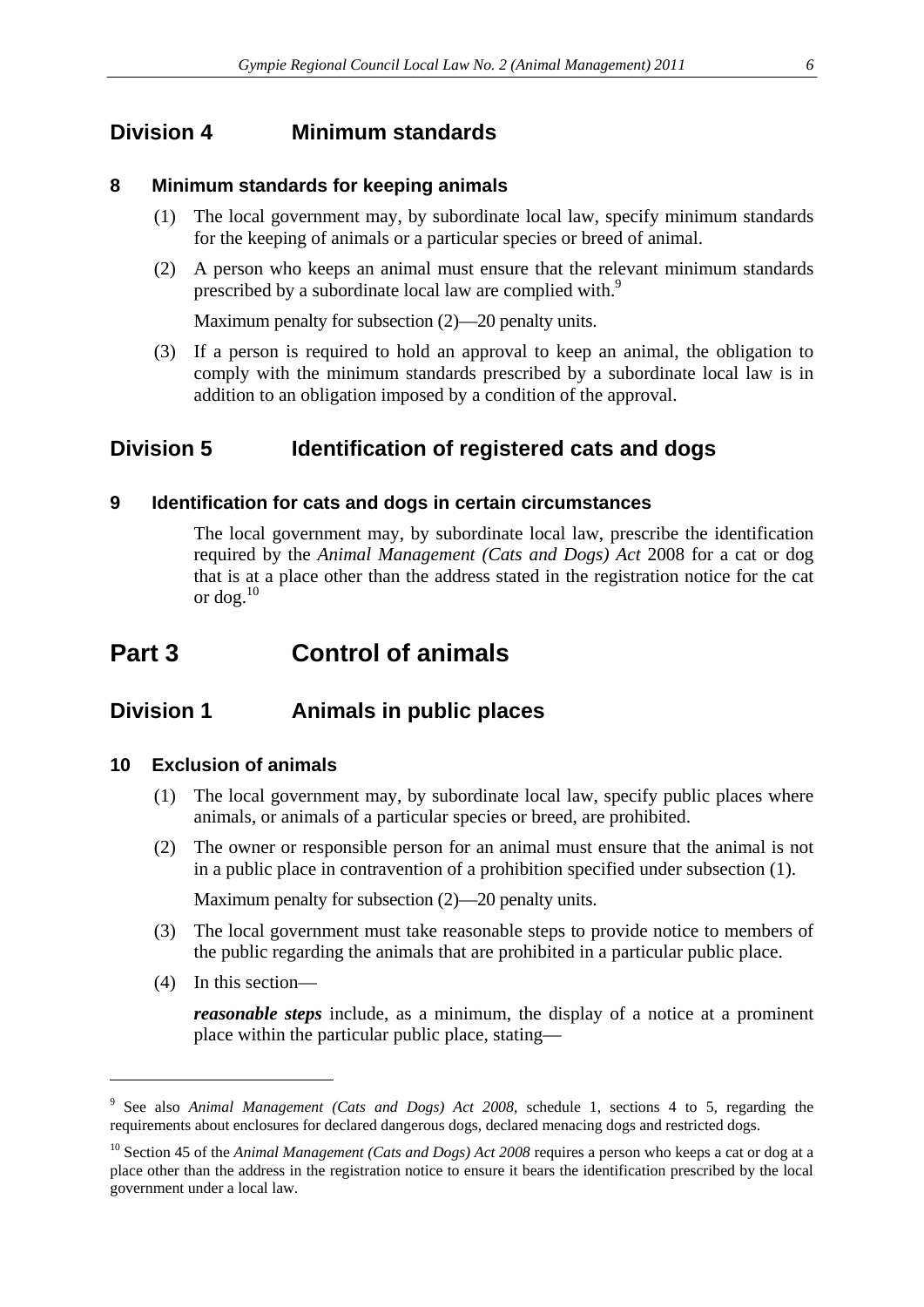- (a) the animals that are prohibited in the place; and
- (b) in general terms, the provisions of subsection (2).

#### <span id="page-6-0"></span>**11 Dog off-leash areas**

- (1) The local government may, by subordinate local law, designate an area within a public place as an area where a dog is not required to be on a leash (a *dog offleash area*).
- (2) The local government must take reasonable steps to provide notice to members of the public regarding the designation of an area as a dog off-leash area.
- (3) In this section—

*reasonable steps* include, as a minimum, the display of a notice at a prominent place within the dog off-leash area indicating the extent of the area.

## <span id="page-6-1"></span>**12 Control of animals in public places**<sup>11</sup>

- (1) The owner or responsible person for an animal must ensure that the animal is not in a public place—
	- (a) unless the animal is under the effective control of someone; and
	- (b) if the animal is a declared dangerous animal<sup>12</sup>—unless the animal is securely restrained to prevent it from—
		- (i) attacking a person or animal; or
		- (ii) acting in a way that causes fear to a person or animal; or
		- (iii) causing damage to property.

Maximum penalty for subsection  $(1)$ —20 penalty units.

(2) The owner or responsible person for a dog that is on heat must ensure that the animal is not in a public place.

Maximum penalty for subsection (2)—20 penalty units.

- (3) An animal is under the *effective control* of someone only if—
	- (a) a person who is physically able to control the animal—
		- (i) is holding it by an appropriate leash, halter or rein; or
		- (ii) has appropriately tethered it to an object fixed to a place from which the object can not be moved by the animal and is continuously supervising the animal; or
		- (iii) has corralled it in a temporary enclosure adequate to contain the animal and is continuously supervising the animal; or

<sup>&</sup>lt;sup>11</sup> See also *Animal Management (Cats and Dogs) Act 2008*, schedule 1, section 3, regarding the requirement for muzzling and effective control of regulated dogs in public and section 93, which applies this requirement where a dog is subject to a proposed declaration notice.

<sup>&</sup>lt;sup>12</sup> See the definition of *declared dangerous animal* in the schedule.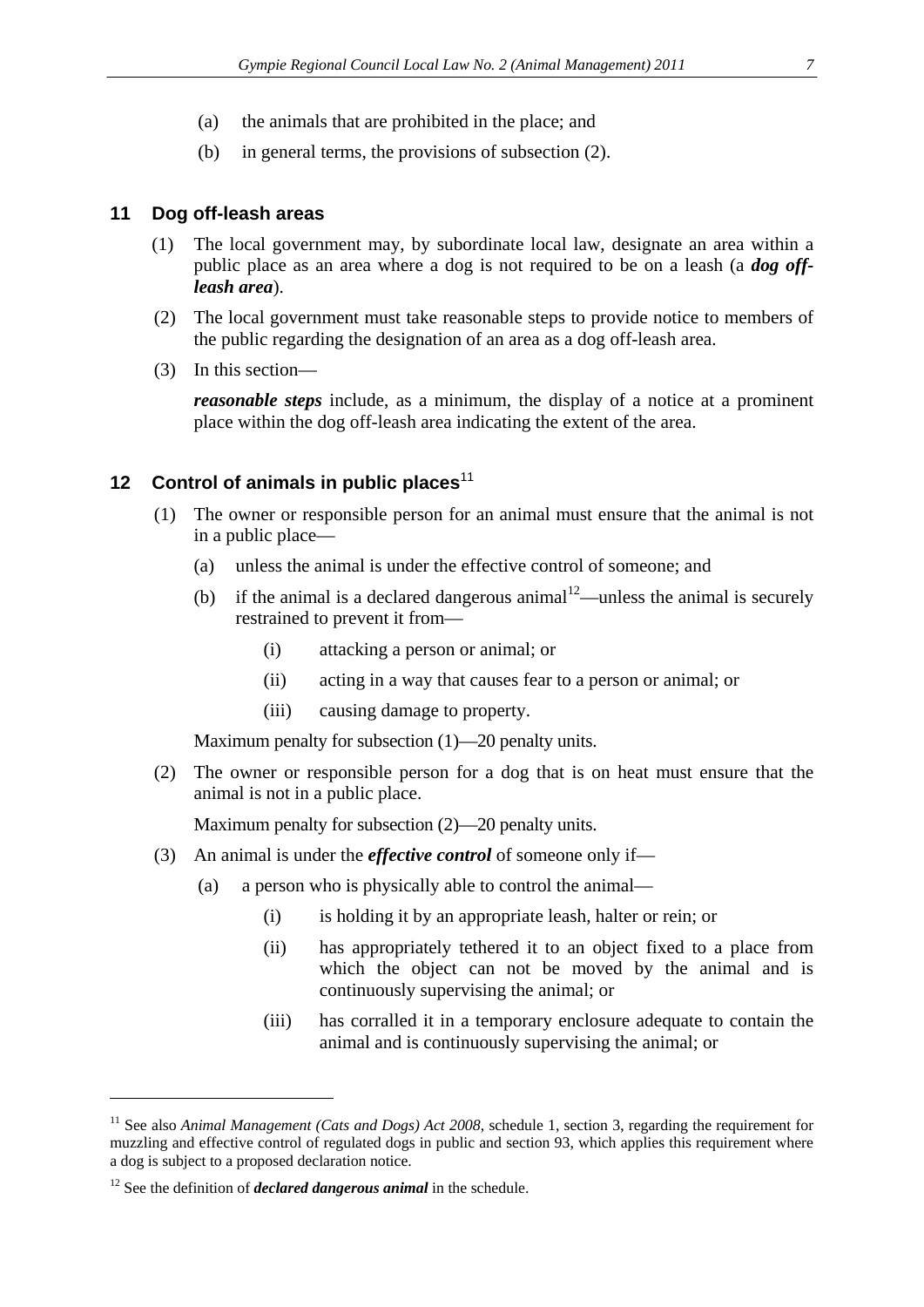- (b) the animal is tethered in or on a vehicle and unable to reach beyond the vehicle extremities; or
- (c) the animal is a dog in a dog off-leash area and under the supervision of a person who is able to control the animal by voice command; or
- (d) the animal is participating in, or being exhibited or trained at, an exhibition or an obedience trial supervised by a body recognised for this section by the local government; or
- (e) the animal is a working animal actually engaged in moving livestock and under the supervision of a person who is able to control the animal by voice command.

### <span id="page-7-0"></span>**13 Person in control of dog or prescribed animal to clean up faeces**

If a dog or any other animal prescribed by subordinate local law defecates in a public place, the person who has control of the dog or animal must immediately remove and dispose of the faeces in a sanitary way.

Maximum penalty—20 penalty units.

## <span id="page-7-1"></span>**Division 2 Restraint of animals**

### <span id="page-7-2"></span>**14 Duty to provide proper enclosure and prevent animal from wandering**

(1) A person who keeps an animal must maintain a proper enclosure to prevent the animal from wandering or escaping from the person's land.<sup>13</sup>

Maximum penalty for subsection (1)—20 penalty units.

- (2) The local government may, by subordinate local law, prescribe requirements for a proper enclosure for an animal or species or breed of animal.
- (3) The owner of the animal must ensure that it is not wandering at large.<sup>14</sup>

Maximum penalty for subsection (3)—20 penalty units.

- (4) It is a defence to a prosecution for an offence against subsection (3) for the defendant to prove that—
	- (a) the defendant maintained a proper enclosure for the animal and could not, by the exercise of reasonable diligence, have prevented the escape of the animal; or
	- (b) the animal was wandering at large in circumstances authorised by the conditions of an approval granted under a local law.

*Example for paragraph (b)—*

<u>.</u>

The conditions of an approval to keep racing pigeons might authorise the approval holder to release the pigeons from their enclosure for a certain amount of time each day and during official pigeon racing events.

<sup>13</sup> See also *Animal Management (Cats and Dogs) Act 2008*, schedule 1, sections 4 to 5, regarding the requirements about enclosures for declared dangerous dogs, declared menacing dogs and restricted dogs.

<sup>&</sup>lt;sup>14</sup> See the definition of *wandering at large* in the schedule.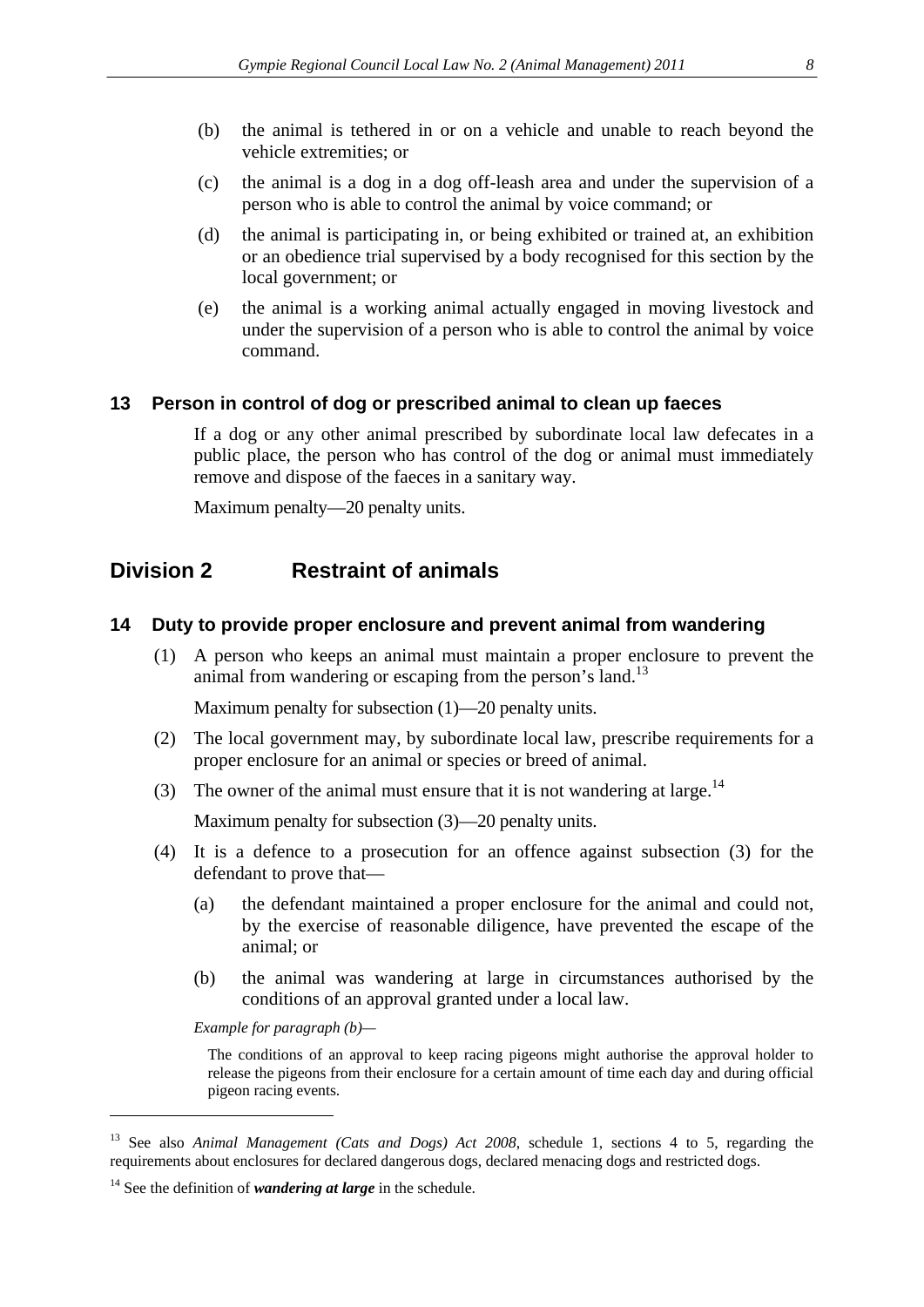### <span id="page-8-0"></span>**15 Koala conservation requirements**

- (1) The local government may, by subordinate local law, prescribe requirements for keeping a dog on land that is within a koala area.
- (2) The prescribed requirements may relate to—
	- (a) the enclosure in which the dog must be kept between sunset and sunrise; or
	- (b) tethering the dog between sunset and sunrise to prevent it from attacking a koala; or
	- (c) fencing that must be in place to separate dogs from koalas on the land or on a part of the land; or
	- (d) other measures that will be likely to prevent an attack by the dog on a koala between sunset and sunrise.
- (3) A person who keeps a dog on land that is within a koala area must comply with requirements prescribed under this section.

Maximum penalty for subsection (3)—20 penalty units.

(4) In this section—

#### *koala area* means—

- (a) a koala habitat area; or
- (b) an area designated by subordinate local law as a koala area.

*koala habitat area* means an area designated as a koala habitat by—

- (a) a conservation plan made under the *Nature Conservation Act 1992*; or
- (b) a State planning instrument.

## <span id="page-8-1"></span>**Division 3 Aggressive behaviour by animals other than dogs**

## <span id="page-8-2"></span>**16 Limited application of division to dogs**<sup>15</sup>

- (1) Unless otherwise indicated, this division does not apply in relation to aggressive behaviour by a dog.
- (2) In this section—

<u>.</u>

*aggressive behaviour* means attacking, or acting in a way that causes fear to, someone else or another animal.

### <span id="page-8-3"></span>**17 Animals not to attack or cause fear to persons or animals**

(1) A responsible person for an animal must take reasonable steps to ensure the animal does not attack, or act in a way that causes fear to, someone else or another animal.

<sup>15</sup> Aggressive behaviour by dogs is covered by the *Animal Management (Cats and Dogs) Act 2008,* sections 194 to 196.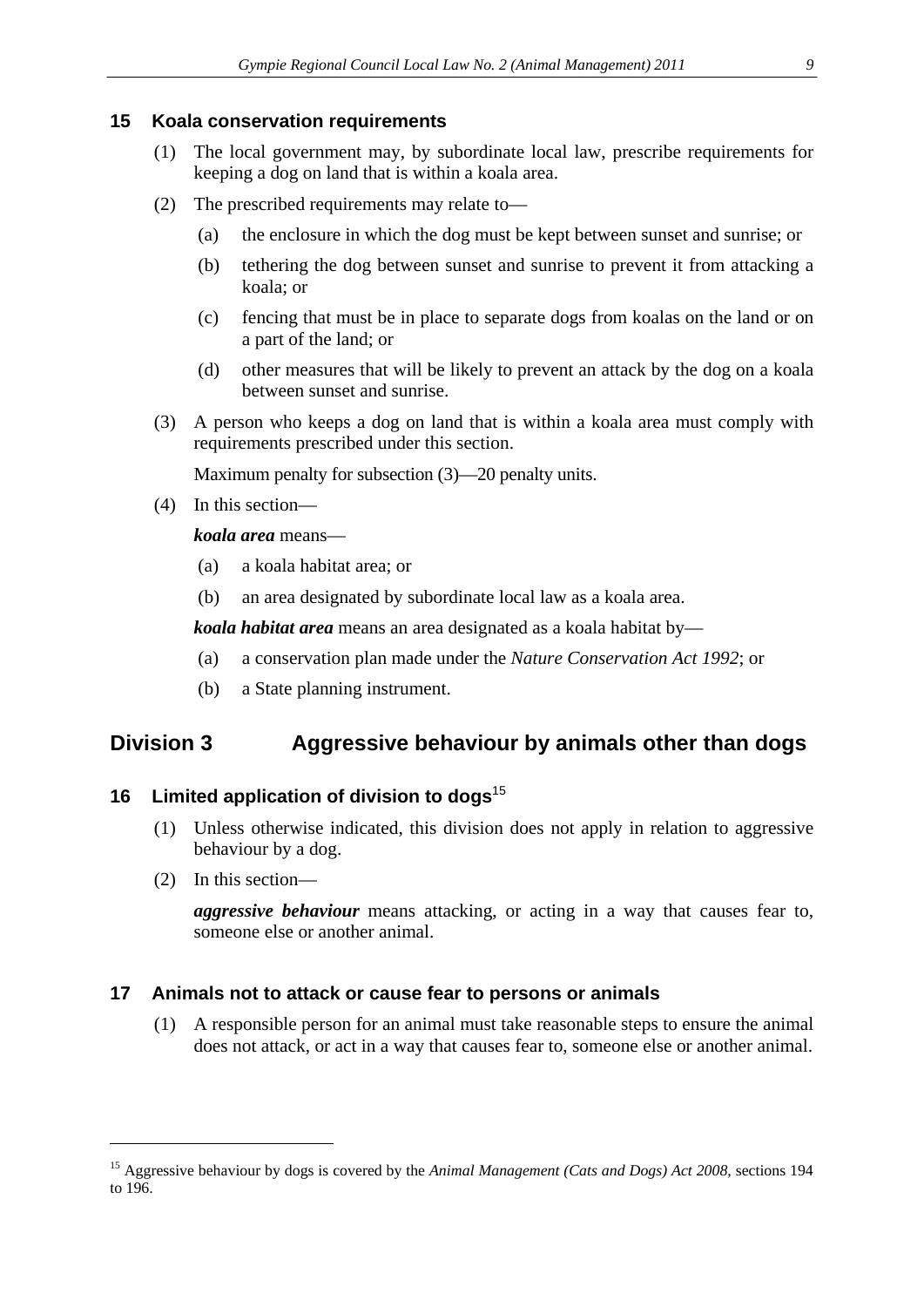Maximum penalty for subsection (1)—

- (a) if the attack causes the death of or grievous bodily harm to a person—300 penalty units; or
- (b) if the attack causes the death of or grievous bodily harm to another animal— 100 penalty units; or
- (c) if the attack causes bodily harm to a person or another animal—50 penalty units; or
- (d) otherwise—20 penalty units.
- (2) A person must not allow or encourage an animal to attack, or act in a way that causes fear to, a person or another animal.

Maximum penalty for subsection (2)—

- (a) if the attack causes the death of or grievous bodily harm to a person—300 penalty units; or
- (b) if the attack causes the death of or grievous bodily harm to another animal— 100 penalty units; or
- (c) if the attack causes bodily harm to a person or another animal—50 penalty units; or
- (d) otherwise—20 penalty units.
- (3) In this section—

*allow or encourage,* without limiting the *Criminal Code*, sections 7 and 8, includes cause to allow or encourage.

*another animal* does not include vermin that are not the property of anyone.

*Examples of vermin that are someone's property—*

- a pet mouse or guinea pig
- vermin that are protected animals under the *Nature Conservation Act 1992.16*

### <span id="page-9-0"></span>**18 Defences for offence against s 17**

It is a defence to a prosecution for an offence against section 17 for the defendant to prove that the animal attacked, or acted in a way that caused fear to, the person or other animal—

- (a) as a result of the animal being attacked, mistreated, teased, or provoked by the person or other animal, including a dog; or
- (b) to protect the responsible person, or a person accompanying the responsible person (the *accompanying person*), or the responsible person's or accompanying person's property.

<sup>&</sup>lt;sup>16</sup> See section 83 of that Act.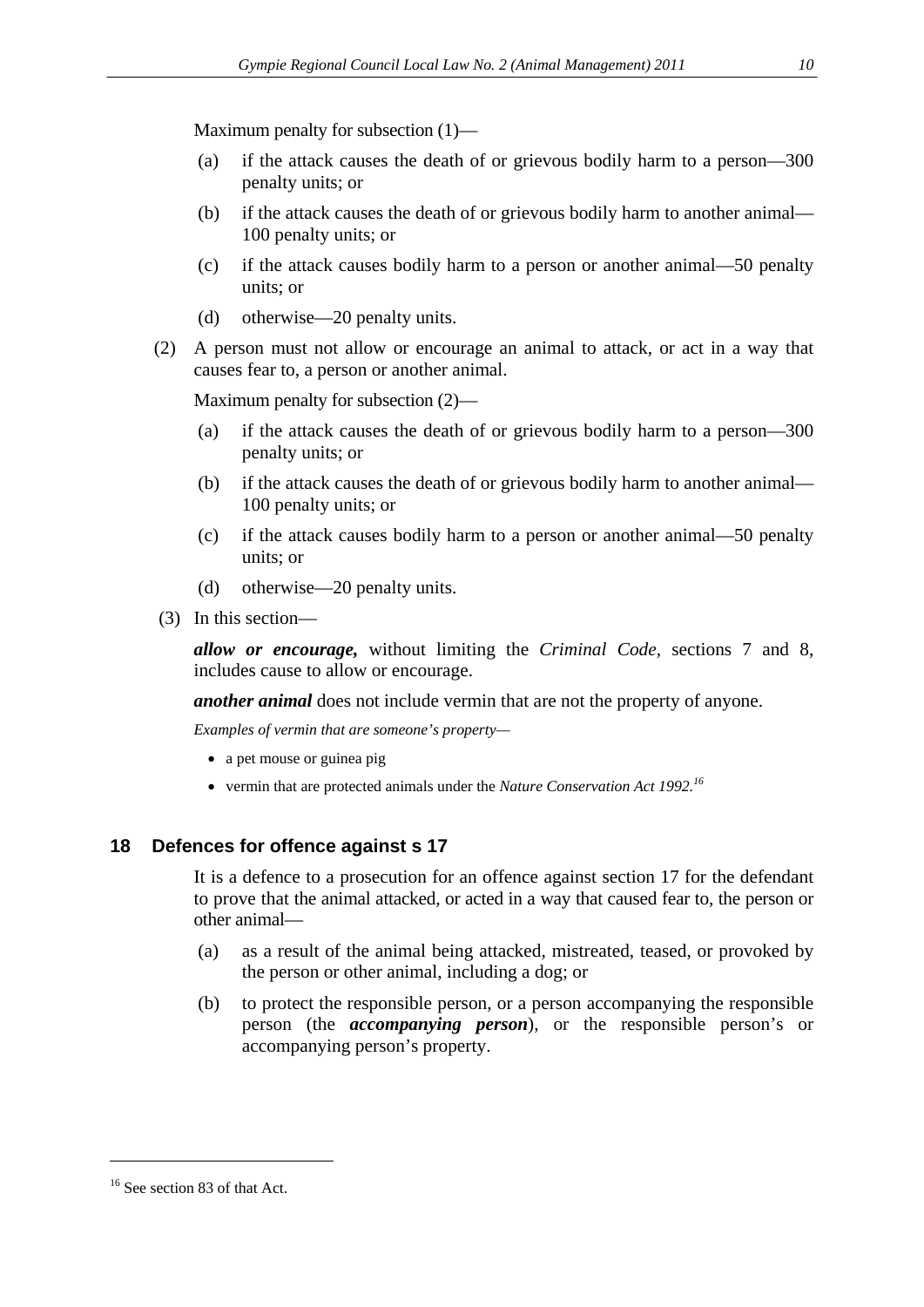## <span id="page-10-0"></span>**Division 4 Dangerous animals other than dogs**<sup>17</sup>

## <span id="page-10-1"></span>**19 Declaration of dangerous animal other than a dog**

- (1) A local government may, by subordinate local law, specify criteria for an authorised person to declare an animal other than a dog to be a declared dangerous animal.
- (2) An authorised person may declare an animal other than a dog to be a declared dangerous animal if the animal meets the criteria prescribed by subordinate local law.
- (3) A declaration under subsection (2) takes effect at the time the local government gives the responsible person for the animal an information notice<sup>18</sup> about the declaration.

## <span id="page-10-2"></span>**20 Power to require responsible person for declared dangerous animal to take specified action**

An authorised person may, by giving a compliance notice,  $19$  require the responsible person for a declared dangerous animal to take specified action—

- (a) to warn persons who enter land on which the animal is kept of the presence of a declared dangerous animal on the land; and
- (b) to ensure that the animal remains in secure custody and is unable to attack or cause fear to persons or other animals or cause damage to another person's property.

## <span id="page-10-3"></span>**Part 4 Seizure, impounding or destruction of animals**

## <span id="page-10-4"></span>**Division 1 Seizure of animals**

## <span id="page-10-5"></span>**21 Seizure of animals**

- (1) An authorised person may seize<sup>20</sup> an animal, other than a dog,<sup>21</sup> in the following circumstances—
	- (a) the animal is found wandering at large; or

<sup>17</sup> Dangerous dogs are dealt with in the *Animal Management (Cats and Dogs) Act 2008*.

<sup>18</sup> See the definition of *information notice* in *Local Law No.1 (Administration) 2011*, schedule 1.

<sup>19</sup> See *Local Law No.1 (Administration) 2011*, section 27 regarding the requirements for compliance notices and the offence for not complying with a compliance notice.

<sup>&</sup>lt;sup>20</sup> See the *Local Government Act 2009*, chapter 5, part 2, division 1 in relation to authorised persons' enforcement powers, including entry to land.

<sup>21</sup> See the *Animal Management (Cats and Dogs) Act 2008*, section 125, for seizure of a dog.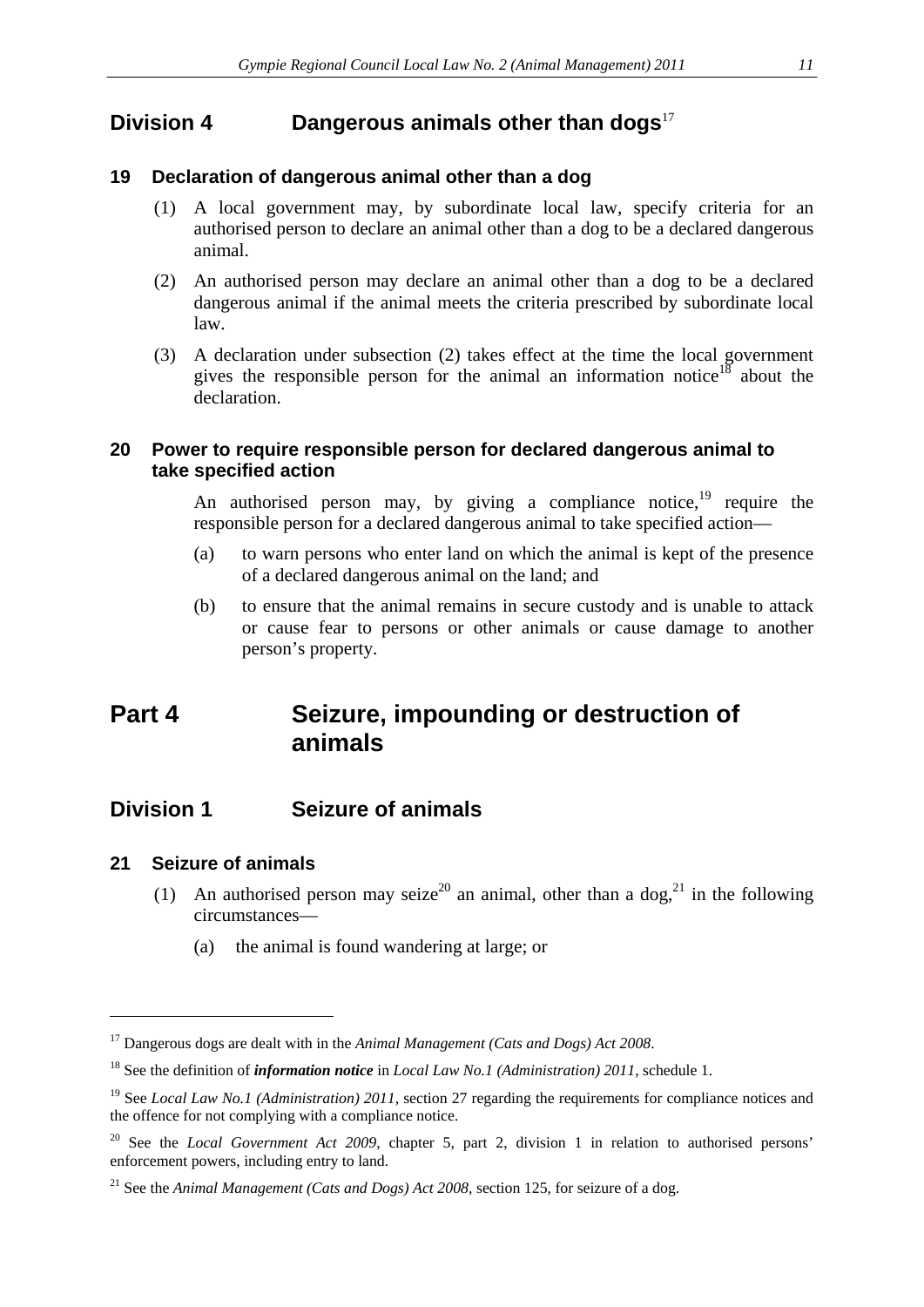- (b) the responsible person for the animal has not complied with a compliance notice that has been issued in relation to compliance with this local law; or
- (c) the animal has attacked, threatened to attack, or acted in a way that causes fear to, a person or another animal; or
- (d) the authorised person considers on reasonable grounds that the animal has been abandoned, left or found on a road in the circumstances mentioned in section 100(12) of the *Transport Operations (Road Use Management) Act 1995*. 22
- (2) An authorised person may seize a dog in the following circumstances—
	- (a) the dog is found wandering at large; or
	- (b) the responsible person for the dog has not complied with a compliance notice that has been issued in relation to compliance with this local law; or
	- (c) the authorised person considers on reasonable grounds that the animal has been abandoned, left or found on a road in the circumstances mentioned in section 100(12) of the *Transport Operations (Road Use Management) Act 1995*.
- (3) The authorised person may seize an animal under subsection (1)(a) or a dog under subsection  $(2)(a)$  where—
	- (a) another person has found the animal or dog wandering at large and delivered it to the authorised person; or
	- (b) an occupier of private land has found the animal or dog wandering at large on the land, taken it under effective control and requested the authorised person to enter the land to seize it.
- (4) However, an authorised person is not obliged to accept the custody of an animal under this section.
- (5) For the purposes of seizing an animal, an authorised person may take any action, including the use of force, which is reasonable in the circumstances to capture or control the animal.

## <span id="page-11-0"></span>**Division 2 Destruction of animal without notice**

#### <span id="page-11-1"></span>**22 Power to immediately destroy seized animal**

<u>.</u>

- (1) This section applies where an authorised person has seized an animal, other than a regulated dog,<sup>23</sup> under this local law or another law.
- (2) The authorised person may, without notice, immediately destroy the animal if—
	- (a) the authorised person reasonably believes the animal is dangerous and the

<sup>22</sup> The *Transport Operations (Road Use Management) Act 1995,* section 100(13) provides: "If a local law provides for a matter mentioned in subsection (12), subsections (3) to (11) no longer apply in the local government's area."

<sup>23</sup> See the *Animal Management (Cats and Dogs) Act 2008*, section 127, for power to destroy a seized regulated dog.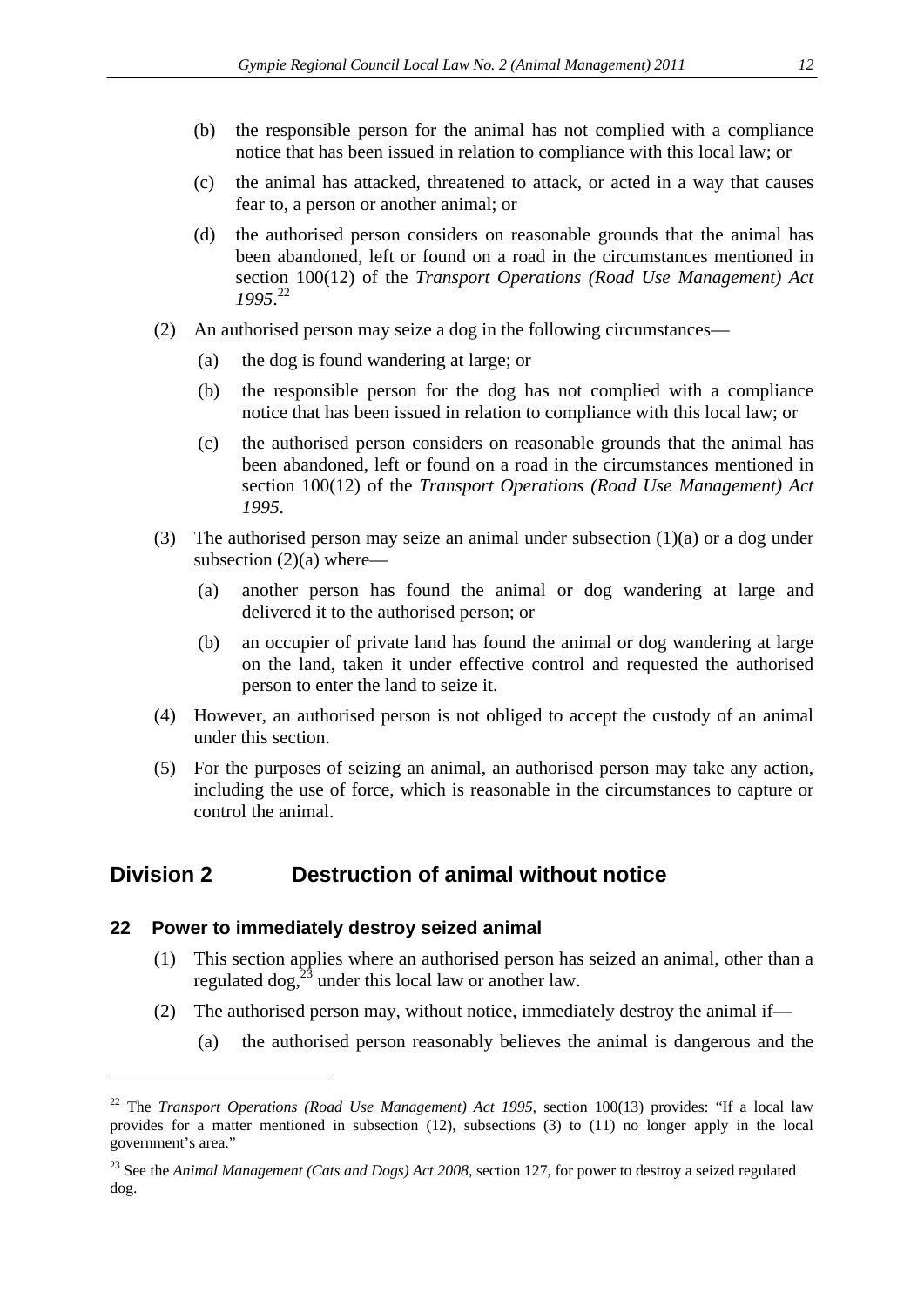authorised person can not control it; or

- (b) the animal is significantly suffering as a result of disease, severe emaciation or serious injuries; or
- (c) an owner of the animal has requested the authorised person to destroy it.

## <span id="page-12-0"></span>**Division 3 Return or impounding of animals**

### <span id="page-12-1"></span>**23 Immediate return of animal seized wandering at large**

- (1) This section applies where—
	- (a) an animal has been seized under section  $21(1)(a)$  or section  $21(2)(a)$ ; and
	- (b) the authorised person who seizes the animal knows, or can readily find out, the name and address of the owner or responsible person for the animal.
- (2) The authorised person may return the animal to the owner or responsible person.

## <span id="page-12-2"></span>**24 Impounding of seized animal**

An authorised person who seizes an animal under this local law or another law may impound the animal at a place of care for animals operated by—

- (a) the local government; or
- (b) another organisation or local government prescribed by subordinate local law.

*Example for paragraph (a)—*

An animal pound.

*Example for paragraph (b)—*

A veterinary surgery or an animal refuge.

### <span id="page-12-3"></span>**25 What is a notice of impounding**

- (1) A *notice of impounding* means a written notice, given to the owner or responsible person for an animal, stating that—
	- (a) the animal has been impounded; and
	- (b) the animal may be reclaimed within the prescribed period provided that—
		- (i) the cost-recovery fee is paid; and
		- (ii) if an approval or registration is required for the keeping of the animal and the owner or responsible person does not have the approval or registration— the approval or registration is obtained; and
		- (iii) if the animal has been seized under section  $21(1)(b)$  or  $21(2)(b)$  the owner or responsible person has complied with the relevant compliance notice; and
		- (iv) continued retention of the animal is not needed as evidence for a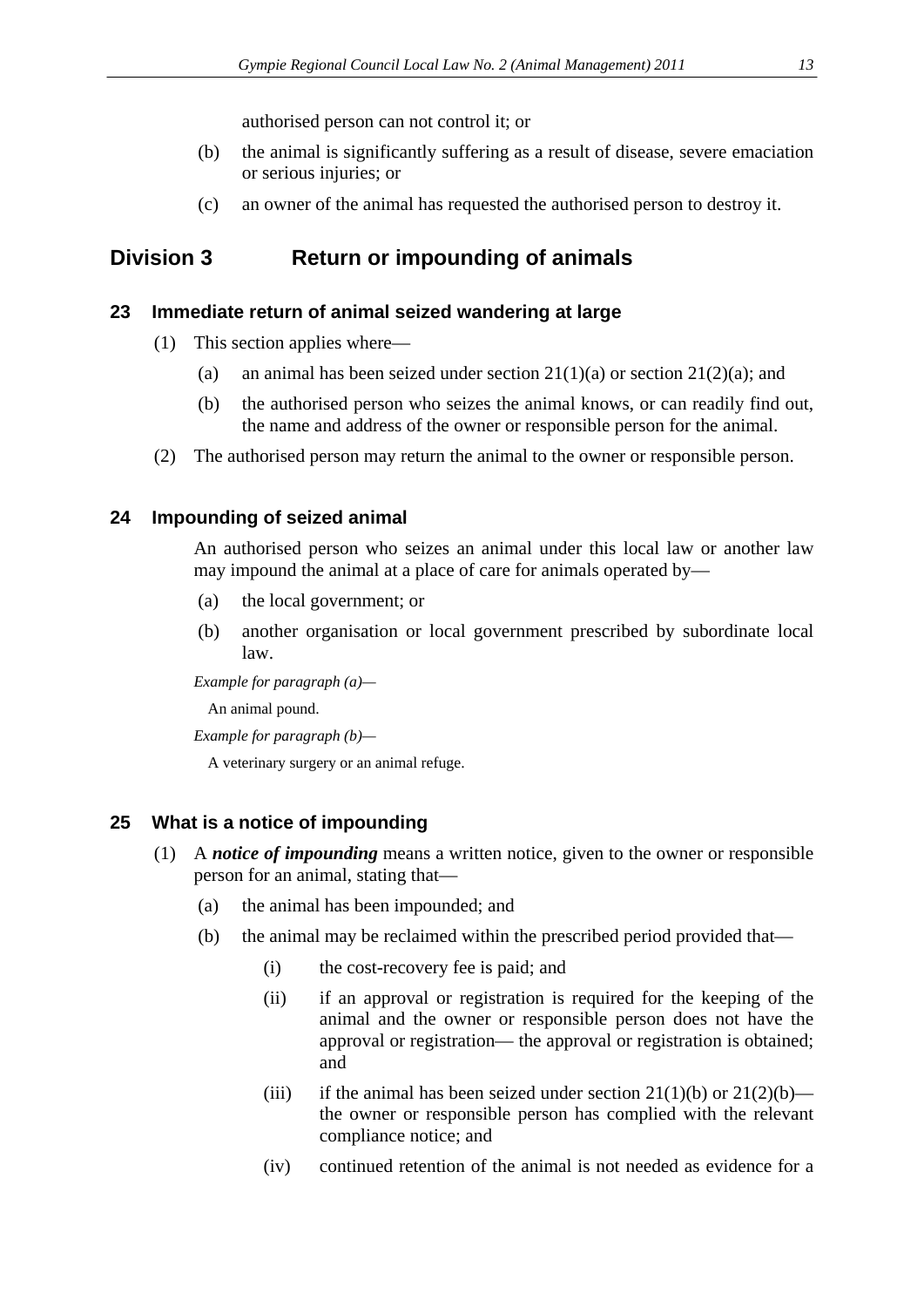proceeding or proposed proceeding for an offence involving the animal; and

- (v) no destruction order has been made for the animal.
- (2) In this section—

*relevant compliance notice* means the compliance notice mentioned in section 21(1)(b) or 21(2)(b).

### <span id="page-13-0"></span>**26 Dealing with animal seized and impounded for wandering at large**

- (1) Subsection (2) applies where—
	- (a) an authorised person has impounded an animal seized under section  $21(1)(a)$ or  $21(2)(a)$ ; and
	- (b) the animal was not a declared dangerous animal at the time of being seized; and
	- (c) the authorised person knows, or can readily find out, the name and address of the owner or responsible person for the animal.
- (2) The authorised person must give the owner or responsible person a notice of impounding.
- (3) Subsection (4) applies where—
	- (a) an authorised person has impounded a declared dangerous animal seized under section  $21(1)(a)$ ; or
	- (b) an authorised person has impounded an animal that has been seized more than 3 times during a 12 month period.
- (4) The authorised person may—
	- (a) give the owner or responsible person for the animal a notice of impounding; or
	- (b) make a destruction order for the animal under section 30.

## <span id="page-13-1"></span>**27 Dealing with animal seized and impounded for non-compliance with local law**

- (1) This section applies where an authorised person has impounded an animal seized under section  $21(1)(b)$  or  $21(2)(b)$ .
- (2) The authorised person may—
	- (a) give the owner or responsible person for the animal a notice of impounding; or
	- (b) if the animal was being kept in contravention of section 5 of this local law or is an animal for which an approval cannot be granted under this local law or is an animal for which an application for approval under this local law has been rejected— dispose of the animal under division 5.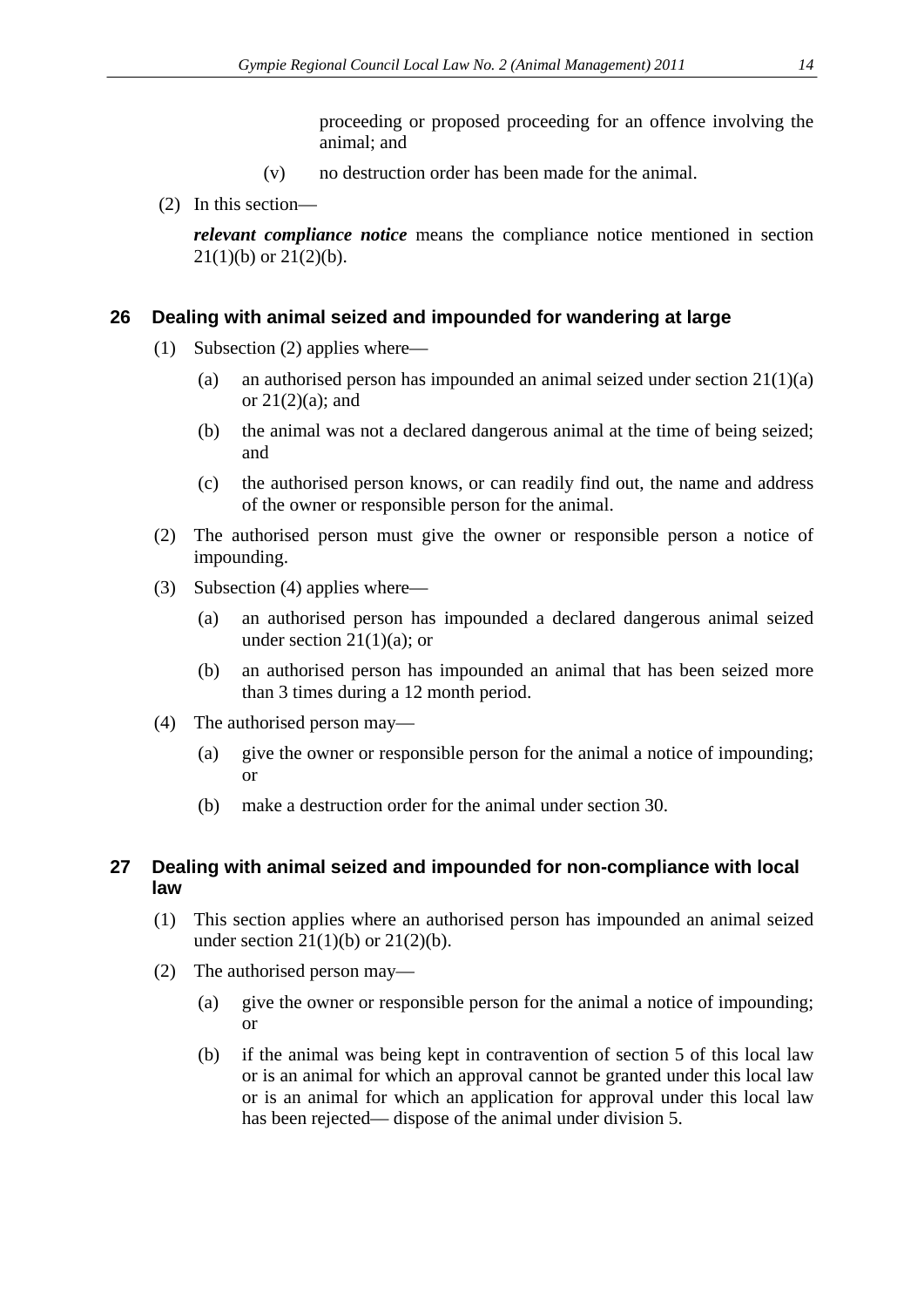## <span id="page-14-0"></span>**28 Dealing with animal seized and impounded for attacking etc a person or another animal**

- (1) This section applies where an authorised person has impounded an animal seized under section  $21(1)(c)$ .
- (2) The authorised person may  $2^4$ 
	- (a) make a destruction order for the animal under section 30; or
	- (b) give the owner or responsible person a notice of impounding.

## <span id="page-14-1"></span>**29 Reclaiming an impounded animal**

- (1) This section applies where—
	- (a) the owner or responsible person for an animal has been given a notice of impounding; or
	- (b) an authorised person does not know, and cannot readily find out, the name and address of an owner or responsible person for the animal.
- (2) The animal may be reclaimed by an owner or responsible person if the owner or responsible person—
	- (a) reclaims the animal within the prescribed period; and
	- (b) pays the cost-recovery fee; and
	- (c) if an approval or registration is required for the keeping of the animal and the owner or responsible person does not have the approval or registration obtains the approval or registration; and
	- (d) if the responsible person has not complied with a current compliance notice that has been issued in relation to compliance with this local law—complies with the compliance notice.
- (3) However, the animal may not be reclaimed by an owner or responsible person if—
	- (a) continued retention of the animal is needed as evidence for a proceeding or proposed proceeding for an offence involving the animal; or
	- (b) a destruction order has been made for the animal.
- (4) The animal may be reclaimed by an owner or responsible person for the animal if an event as follows happens—
	- (a) if subsection  $(3)(a)$  applies—
		- (i) an authorised person advises the owner or responsible person that the animal's continued retention as evidence is no longer required; and
		- (ii) the owner or responsible person has satisfied subsection  $(2)(b)$ -(d);
	- (b) if subsection  $(3)(b)$  applies—

<u>.</u>

<sup>&</sup>lt;sup>24</sup> An authorised person may also declare an animal as a declared dangerous animal under section 19 if specified criteria are met.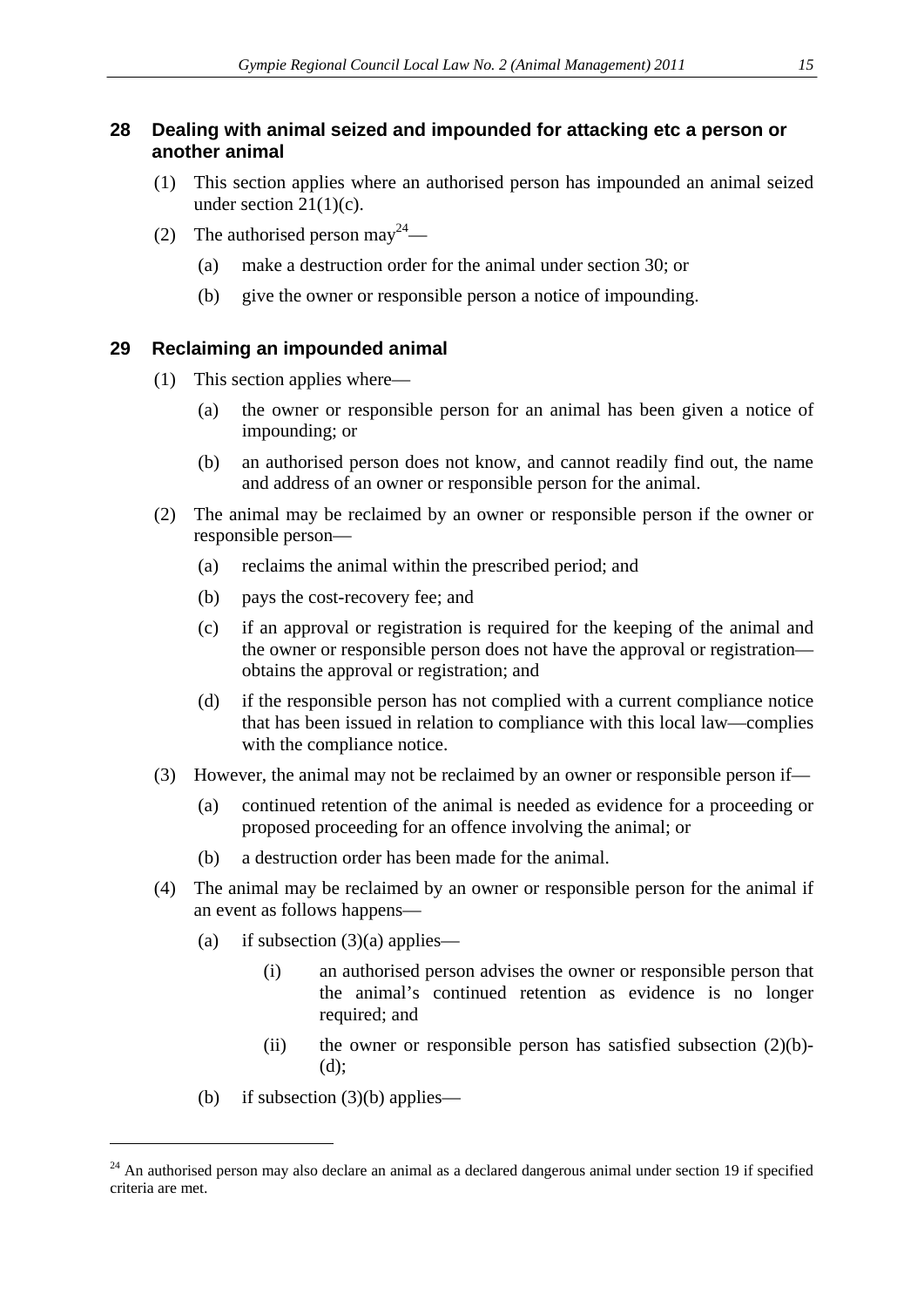- (i) an application for a review or an appeal is made relating to the destruction order and, as a result of the review or appeal, the order is no longer in force; and
- (ii) the owner or responsible person has satisfied subsection  $(2)(b)$ -(d).

## <span id="page-15-0"></span>**Division 4 Destruction of animal following notice**

## <span id="page-15-1"></span>**30 Destruction orders**

- (1) An authorised person may make an order (a *destruction order*) stating the person proposes to destroy an animal 14 days after the order is served.
- (2) A destruction order may only be made in 1 or more of the following circumstances—
	- (a) the animal has attacked, threatened to attack, or acted in a way that causes fear to, a person or another animal; or
	- (b) the animal is a declared dangerous animal and was found wandering at large; or
	- (c) the animal has been seized more than 3 times during a 12 month period.
- (3) The destruction order must—
	- (a) be served on a person who owns, or is a responsible person for, the animal; and
	- (b) include or be accompanied by an information notice.<sup>25</sup>
- (4) If a destruction order is made for the animal, the person may destroy the animal 14 days after the order is served if no review application has been made relating to the decision to make the order.
- (5) If an application for review has been made relating to the decision to make the order, the person may destroy the animal if—
	- (a) the review is finally decided or is otherwise ended; and
	- (b) the order is still in force; and
	- (c) the time allowed for filing a notice of appeal has expired and no notice of appeal has been filed.
- (6) If an appeal is made relating to the decision to make the order, the person may destroy the animal if—
	- (a) the appeal is finally decided or is otherwise ended; and
	- (b) the order is still in force.
- (7) If the animal has been impounded, the owner or responsible person for an animal may reclaim the animal if—

 $25$  See note 17.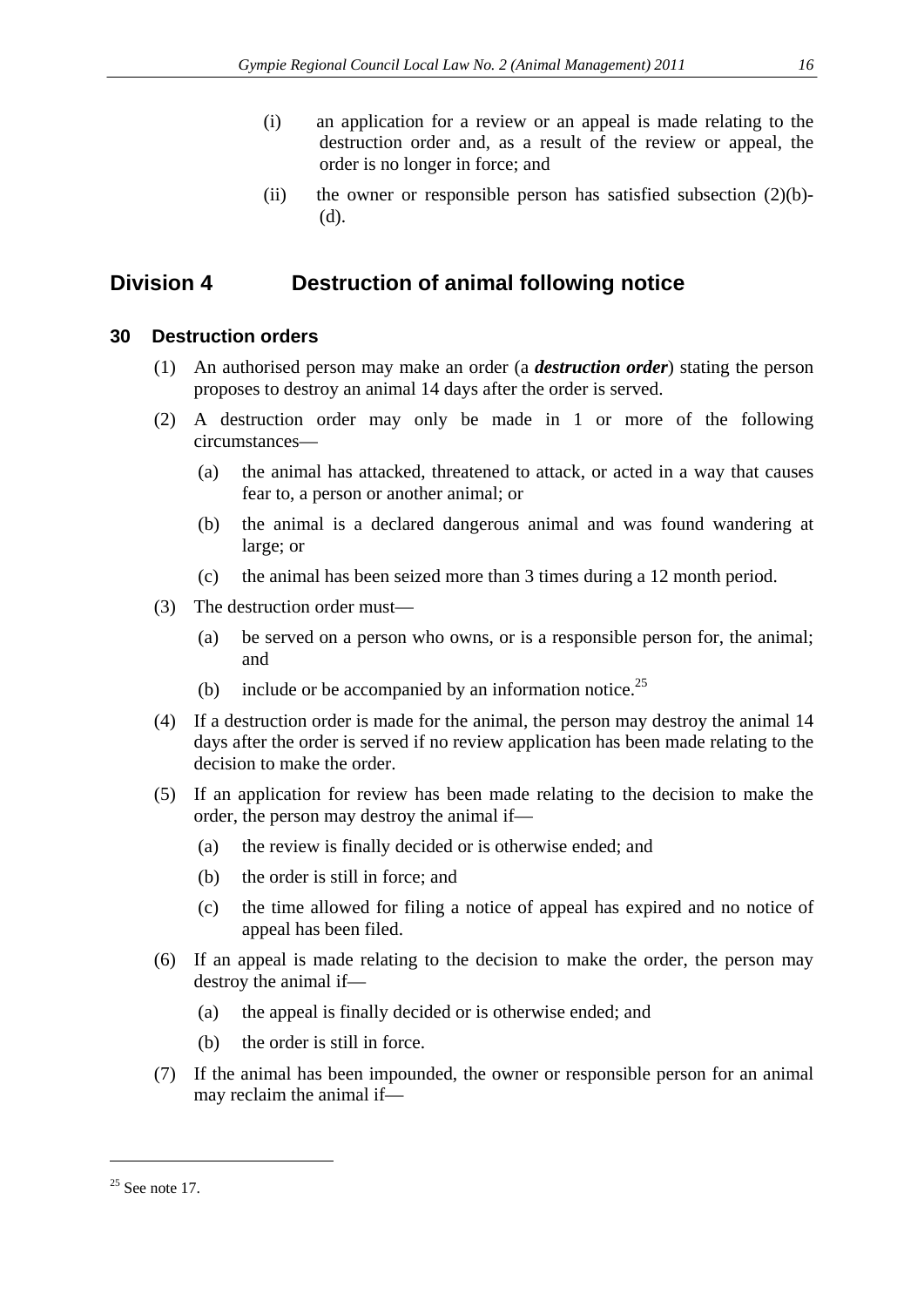- (a) a review relating to the decision to make the order is finally decided or is otherwise ended; and
- (b) no application for an appeal has been made against the order; and
- (c) the order is no longer in force; and
- (d) the owner or responsible person has satisfied section  $29(2)(b)-(d)$ .
- (8) If the animal has been impounded, the owner or responsible person for an animal may reclaim the animal if—
	- (a) an appeal relating to the decision to make the order is finally decided or is otherwise ended; and
	- (b) the order is no longer in force; and
	- (c) the owner or responsible person has satisfied section  $29(2)(b)-(d)$ .
- (9) In this section—

*review* means a review conducted under the process mentioned in part 4 of *Local Law No.1 (Administration) 2011.*

*appeal* means an appeal under part 4 of this local law.

## <span id="page-16-0"></span>**Division 5 Disposal of impounded animals**

## <span id="page-16-1"></span>**31 Application of this division**

This division applies where—

- (a) an impounded animal has not been reclaimed within the prescribed period under section 29(2); or
- (b) if section  $29(3)(a)$  applies— the impounded animal has not been reclaimed within 3 days of an authorised person's advice to the owner or responsible person that the animal's continued retention as evidence is no longer required; or
- (c) if section 29(3)(b) applies—the impounded animal has not been reclaimed within 3 days of the completion of a review or appeal that caused a destruction order to no longer be in force; or
- (d) an authorised person has seized an animal mentioned in section 27(2)(b); or
- (e) the owner of an animal has surrendered the animal to the local government.

## <span id="page-16-2"></span>**32 Sale, disposal or destruction of animals**

- (1) The local government may
	- (a) offer the animal for sale by public auction or by tender; or
	- (b) if the animal is an animal mentioned in section  $27(2)(b)$  or is of a species, breed or class specified by subordinate local law for this paragraph
		- (i) sell the animal by private agreement; or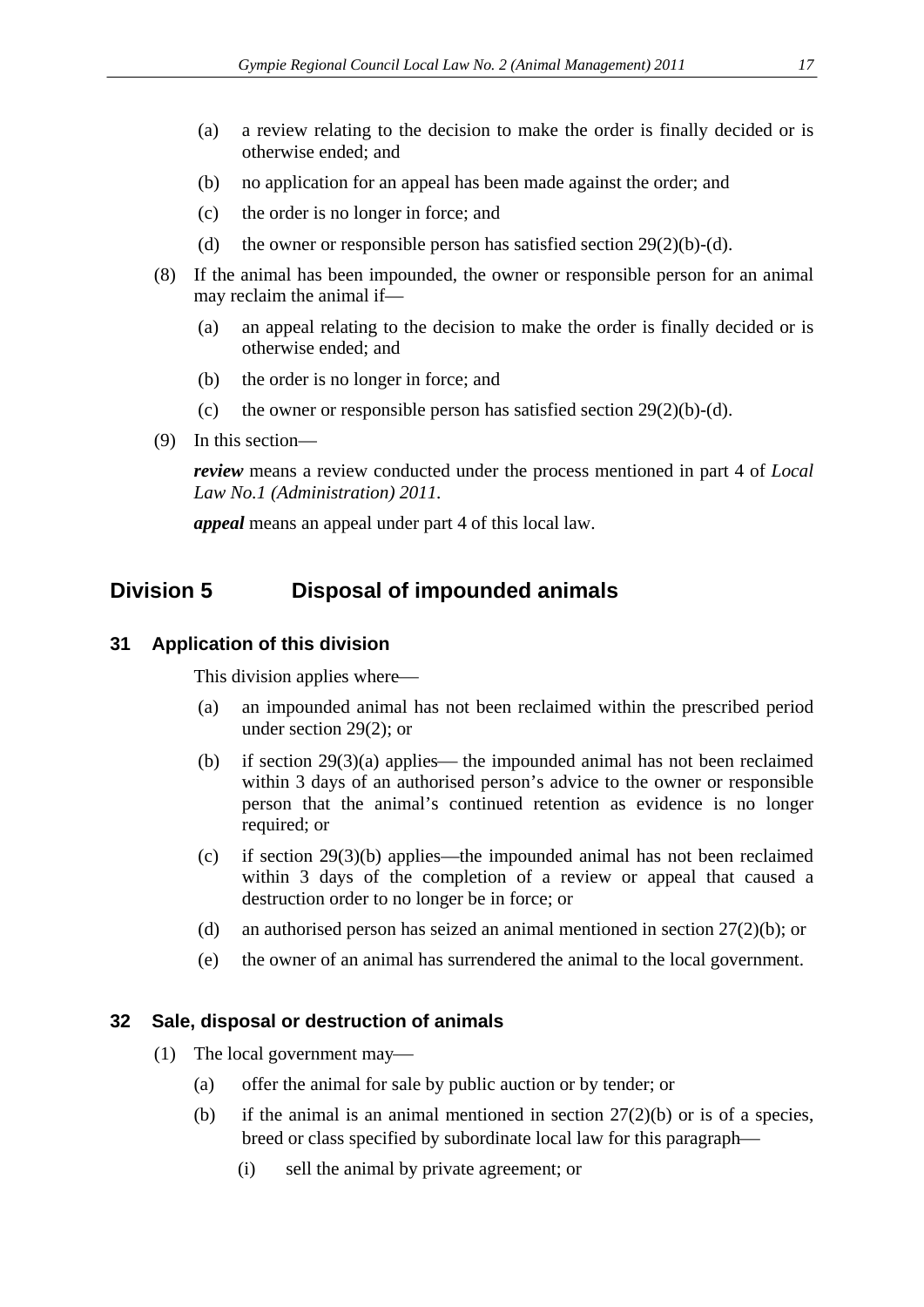- (ii) dispose of the animal in some other way without destroying it; or
- (iii) destroy the animal.

*Example for paragraph (b)—*

The subordinate local law might specify dogs, cats and other small domestic animals, for which a public auction or tender might not be practicable.

(2) An animal may only be sold or disposed of under subsection (1) if the local government is satisfied that this will not result in the animal being kept in contravention of the requirements of this local law.

*Examples—*

- A pig that has been seized because it is being kept in an urban area in contravention of a prohibition under a subordinate local law could be sold to a person outside the urban area but not to another person in an urban area.
- An animal that a subordinate local law has prohibited in any part of the local government area could not be sold to a person who resides within the local government area.
- A declared dangerous animal could only be sold to a person who has complied with any specified requirements for keeping such an animal.
- (3) If an animal is to be offered for sale at a public auction under this section, notice of the time and place of the auction must be exhibited at the local government's public office for at least 2 days before the date of the auction.
- (4) An amount realised on sale of an impounded animal must be applied—
	- (a) first, towards the costs of the sale; and
	- (b) second, towards the cost-recovery fee for impounding; and
	- (c) third, in payment of the remainder to the former owner of the animal, unless the owner had surrendered the animal to the local government.
- (5) If no person establishes a valid claim to the amount to which the former owner is entitled under subsection  $(4)(c)$  within 1 year of the date of the sale, the amount becomes the property of the local government.
- (6) If an animal that is offered for sale by public auction or tender is not sold through the auction or tender process, the local government may dispose of the animal as it considers appropriate.

*Examples—*

- The local government may give the animal away.
- The local government may have the animal destroyed.

## <span id="page-17-0"></span>**Division 6 Other impounding matters**

### <span id="page-17-1"></span>**33 Register of impounded animals**

- (1) The local government must ensure that a proper record of impounded animals (the *register of impounded animals*) is kept.
- (2) The register of impounded animals must contain the following information about each impounded animal—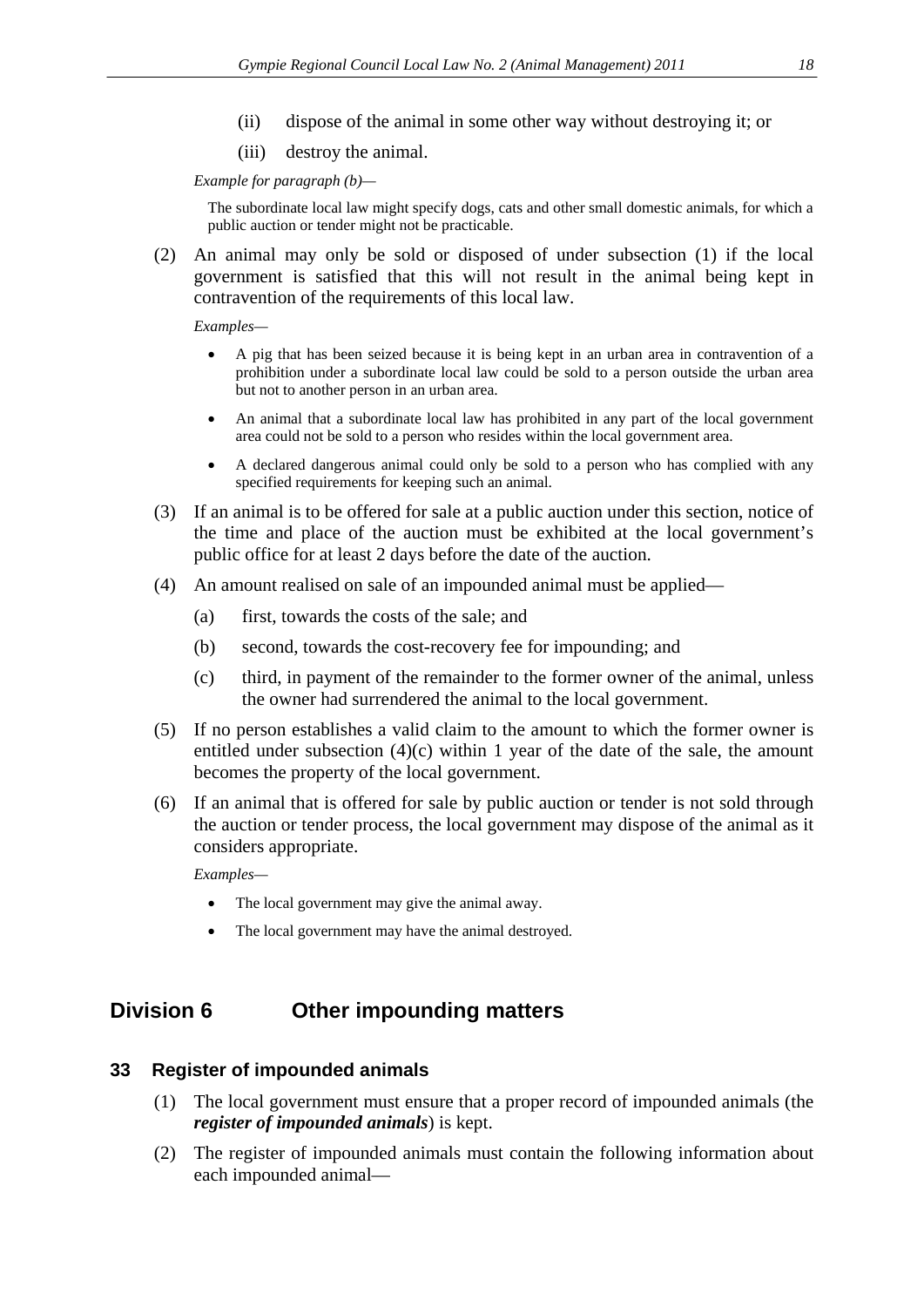- (a) the species, breed and sex of the animal; and
- (b) the brand, colour, distinguishing markings and features of the animal; and
- (c) if applicable—the registration number of the animal; and
- (d) if known—the name and address of the responsible person; and
- (e) the date and time of seizure and impounding; and
- (f) the name of the authorised person who impounded the animal; and
- (g) the reason for the impounding; and
- (h) a note of any order made by an authorised person relating to the animal; and
- (i) the date and details of whether the animal was sold, released, destroyed or disposed of in some other way.
- (3) The register of impounded animals must be kept available for public inspection at the place of care for animals or, if the place has no public office, at an office prescribed by subordinate local law.

#### <span id="page-18-0"></span>**34 Access to impounded animal**

- (1) This section applies to an animal impounded under section 24.
- (2) The local government must allow the owner of the animal to inspect it at any reasonable time, from time to time.
- (3) Subsection (2) does not apply if it is impracticable or would be unreasonable to allow the inspection.
- (4) The inspection must be provided free of charge.

### <span id="page-18-1"></span>**35 Unlawful removal of seized or impounded animal**

- (1) A person must not, without the authority of an authorised person, remove or attempt to remove—
	- (a) a seized animal from the custody or control of an authorised person; or
	- (b) an impounded animal from the local government's facility for keeping impounded animals.

Maximum penalty for subsection (1)—50 penalty units.

(2) Any costs arising from damage or loss caused by a person contravening subsection (1) are recoverable by the local government as a debt.

## <span id="page-18-2"></span>**Part 5 Appeals against destruction orders**

#### <span id="page-18-3"></span>**36 Who may appeal**

An owner or responsible person for an animal the subject of a destruction order may appeal to the Magistrates Court against the decision to make the destruction order.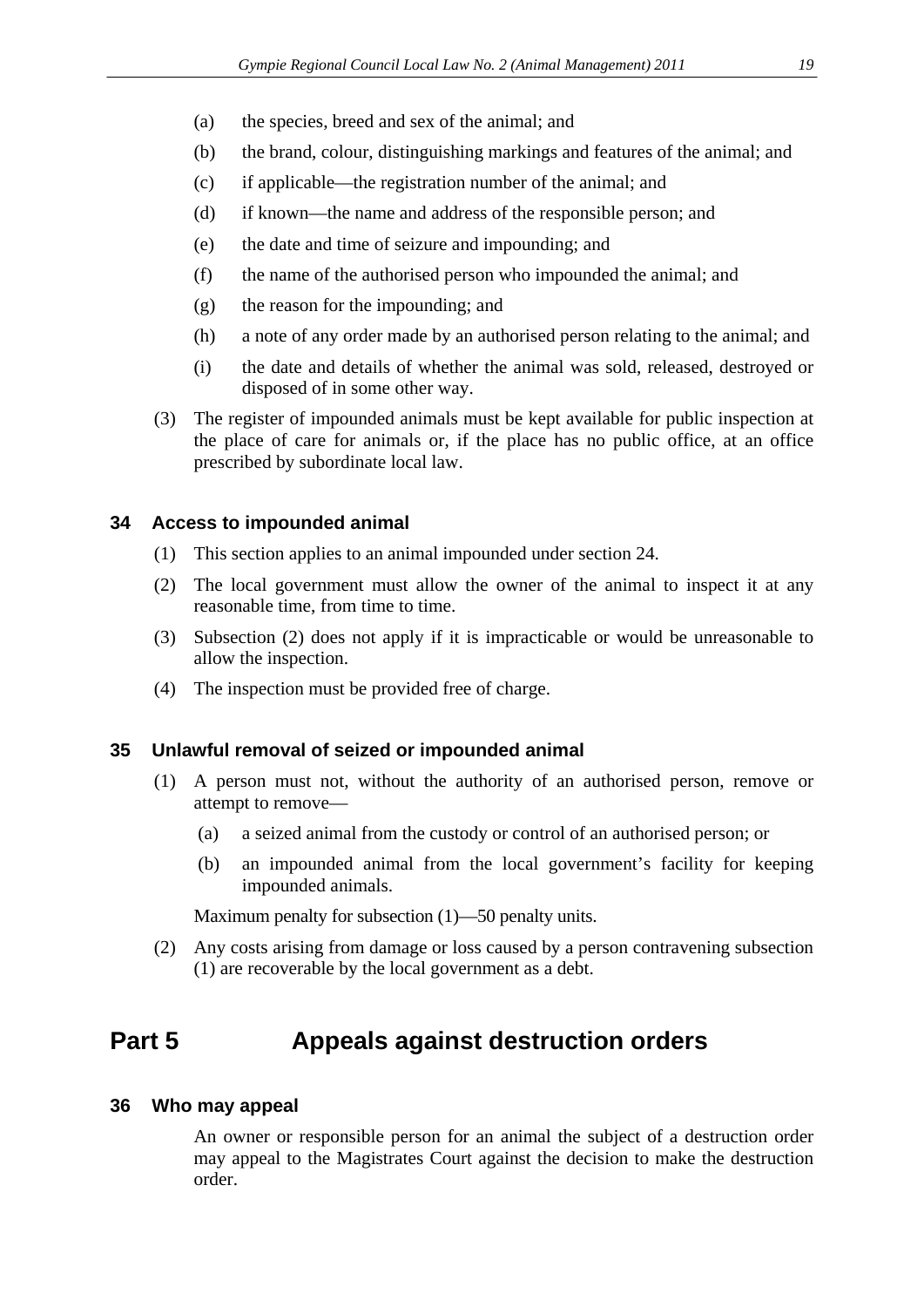## <span id="page-19-0"></span>**37 Starting appeal**

- (1) An appeal must not be started unless a review of the decision to make the destruction order has been finally decided or otherwise ended.
- (2) An appeal is started by—
	- (a) filing notice of appeal with the Magistrates Court; and
	- (b) serving a copy of the notice of appeal on the local government; and
	- (c) complying with rules of court applicable to the appeal.
- (3) The notice of appeal must be filed within 14 days after the appellant is given notice by the local government about the finalisation of the review of the decision to make a destruction order.
- (4) However, the court may, at any time, extend the time for filing the notice of appeal.
- (5) The notice of appeal must state fully the grounds of the appeal and the facts relied on.

### <span id="page-19-1"></span>**38 Stay of destruction order**

Upon filing the notice of appeal, the destruction order is stayed until the court decides the appeal.

### <span id="page-19-2"></span>**39 Hearing procedures**

- (1) In deciding an appeal, the Magistrates Court—
	- (a) has the same powers as the local government; and
	- (b) is not bound by the rules of evidence; and
	- (c) must comply with natural justice.
- (2) An appeal is by way of rehearing, unaffected by the decision appealed against.

### <span id="page-19-3"></span>**40 Court's powers on appeal**

- (1) In deciding an appeal, the Magistrates Court may—
	- (a) confirm the decision appealed against; or
	- (b) set aside the decision and substitute another decision; or
	- (c) set aside the decision and return the matter to the local government with directions the court considers appropriate.
- (2) If the court substitutes another decision, the substituted decision is, for the purposes of this local law, other than this part, taken to be the decision of the local government.
- (3) An order for the costs of an appeal may only be made against the local government if the court is satisfied that the animal was unlawfully seized or there was no reasonable basis for making the decision subject to the appeal.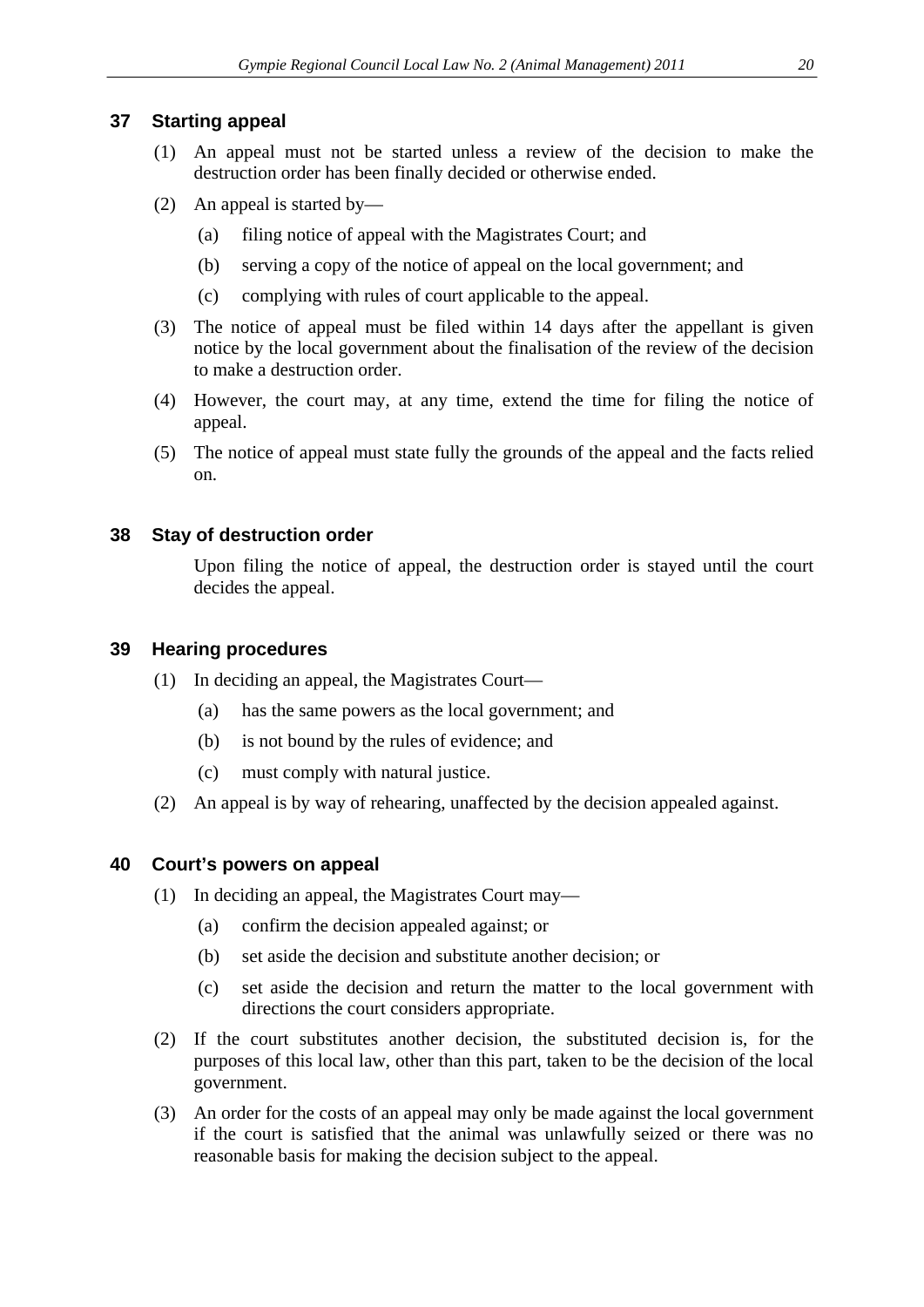## <span id="page-20-0"></span>**41 Appeal to District Court**

An appeal lies to a District Court from a decision of the Magistrates Court, but only on a question of law.

## <span id="page-20-1"></span>**Part 6 Miscellaneous**

### <span id="page-20-2"></span>**42 Sale of animals**

- (1) The local government may, by subordinate local law, specify conditions to be complied with by persons who offer animals, or a particular species of animal, for sale.
- (2) Conditions specified under subsection (1) are in addition to requirements of the *Animal Management (Cats and Dogs) Act 2008* in relation to the supply of cats and dogs.
- (3) A person must not offer or display animals for sale in the area unless the person complies with conditions specified under subsection (1).

Maximum penalty for subsection (3)—50 penalty units.

### <span id="page-20-3"></span>**43 Subordinate local laws**

The local government may make subordinate local laws about—

- (a) the circumstances in which the keeping of animals is prohibited;  $^{26}$  or
- (b) the circumstances in which an approval is required for the keeping of animals; $^{27}$  or
- (c) the circumstances in which desexing of an animal is required; $^{28}$  or
- (d) minimum standards for keeping animals generally or animals of a particular species or breed;<sup>29</sup> or
- (e) the identification for cats and dogs required under the *Animal Management (Cats and Dogs) Act 2008*; <sup>30</sup> or
- (f) the exclusion of animals, or animals of a specified species, from public places; <sup>31</sup> or
- (g) designated dog off-leash areas;<sup>32</sup> or

 $26$  See section 5(1).

<sup>&</sup>lt;sup>27</sup> See section  $6(1)$ .

 $28$  See section 7(1).

 $29$  See section 8(1).

<sup>&</sup>lt;sup>30</sup> See section 9.

 $31$  See section 10(1).

 $32$  See section 11(1)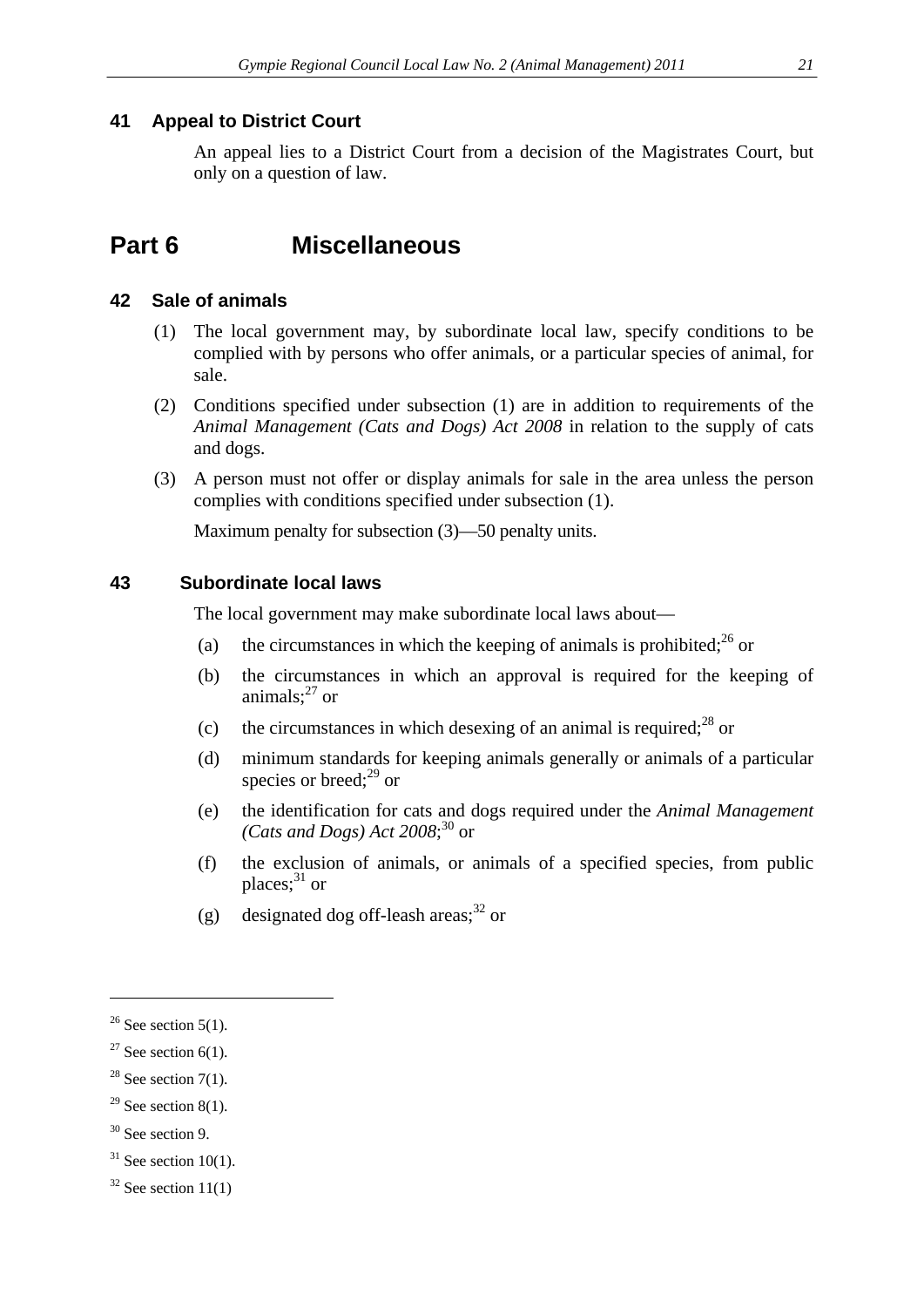- (h) animals whose faeces in public places must be removed and disposed of: $33$ or
- (i) proper enclosure requirements; <sup>34</sup> or
- (j) requirements for keeping a dog within a koala area;<sup>35</sup> or
- (k) designation of an area as a koala area;  $36$  or
- (l) the criteria for declaring an animal other than a dog to be a declared dangerous animal; <sup>37</sup> or
- (m) the organisation or local government that operates a place or care for impounded animals; $38$  or
- (n) the species, breed or class of animal that may be disposed of other than by public auction or tender;39 or
- (o) the office at which the register of impounded animals is available for public inspection; <sup>40</sup> or
- (p) the conditions to be complied with by persons who offer animals, or a particular species of animal, for sale; $41$  or
- (q) the exclusion of animals of a particular species from the application of this local law;<sup>42</sup> or
- (r) the declaration of a species of animal as a declared dangerous animal;  $43$  or
- (s) the period within which an impounded animal may be reclaimed.<sup>44</sup>

<u>.</u>

- $35$  See section 15(1).
- $36$  See section 15(4).

 $40$  See section 33(3).

 $33$  See section 13.

 $34$  See section 14(2).

 $37$  See section 19(1).

 $38$  See section 24(b).

 $39$  See section 32(1)(b).

 $41$  See section 42(1).

<sup>42</sup> See the definition of *animal* in the schedule.

<sup>43</sup> See the definition of *declared dangerous animal* in the schedule.

<sup>44</sup> See the definition of *prescribed period* in the schedule.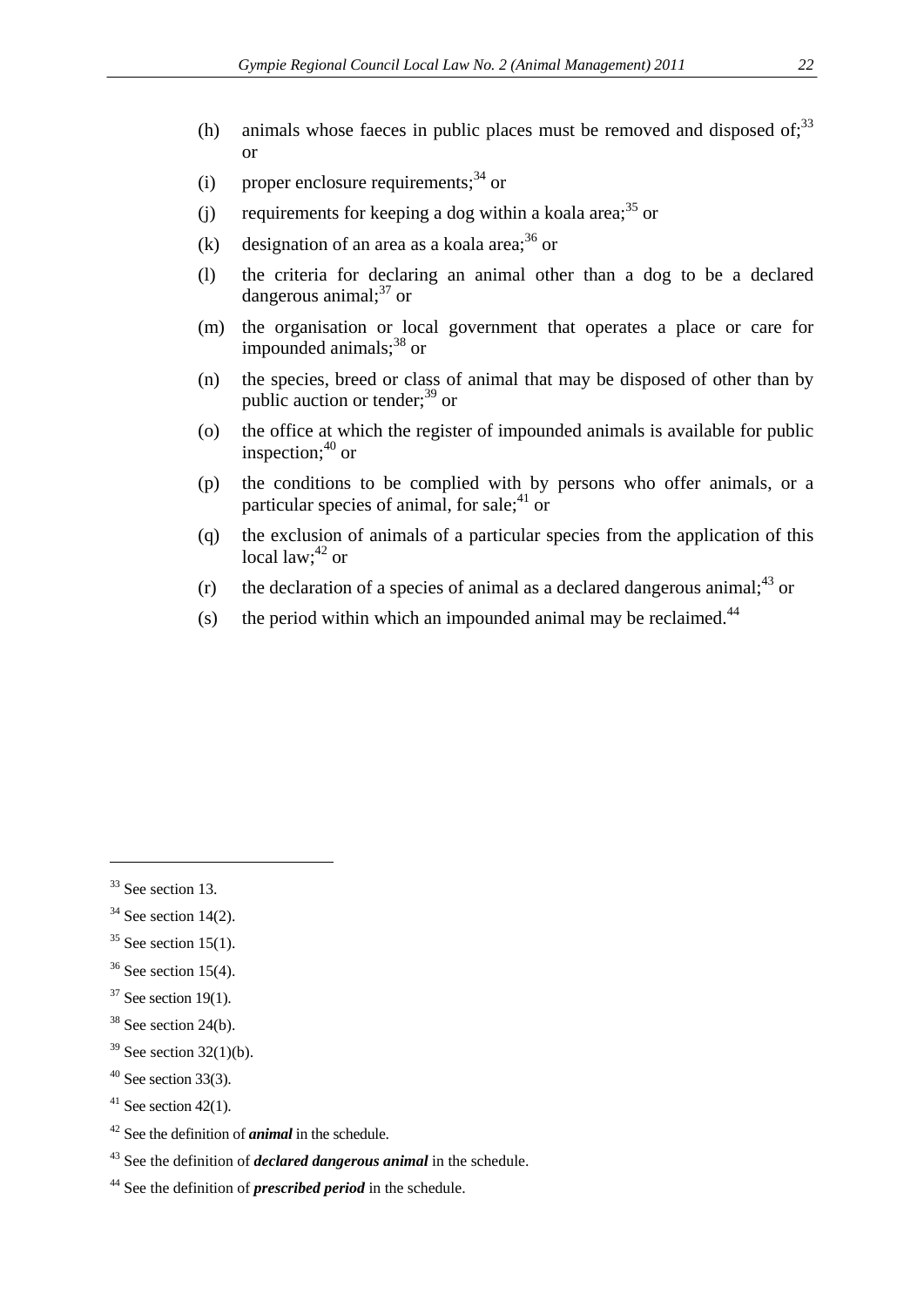## <span id="page-22-0"></span>**Schedule Dictionary**

*animal* includes a mammal, fish, bird, reptile, amphibian or insect but does not include an animal of a species excluded by subordinate local law from the application of this local law.

*attack,* by an animal, means—

- (a) aggressively rushing at or harassing any person or animal; or
- (b) biting, butting, kicking, or otherwise causing physical injury to, a person or an animal; or
- (c) tearing clothing on, or otherwise causing damage to the property in the immediate possession of, a person.

*compliance notice* means a compliance notice mentioned in *Local Law No.1 (Administration) 2011*, section 27.

*cost-recovery fee* means the fee fixed by the local government to cover the costs associated with impounding an animal. $45$ 

*declared dangerous animal* means an animal—

- (a) of a species declared by subordinate local law as a declared dangerous animal; or
- (b) declared under section 19 of this local law to be a declared dangerous animal.

*destroy*, an animal, includes causing it to be destroyed.

*destruction order* see section 30(1).

*dog off-leash area* see section 11(1).

*effective control* see section 12(3).

*notice of impounding* see section 25(1).

*owner*, of an animal, means

(a) its registered owner;

-

- (b) a person who owns the animal, in the sense of it being the person's personal property;
- (c) a person who usually keeps the animal, including through an agent, employee or anyone else;
- (d) if a person mentioned in paragraphs (a) to (c) is a minor—a parent or guardian of the minor.

*prescribed period* means the period, fixed by subordinate local law, of not less than—

- (a) if the animal is registered with the local government—5 days; or
- (b) if the animal is not registered with the local government—3 days;

and commencing on the day a notice of impounding is given to a person or, if no notice is given to a person, on the day of the seizure.

*registered owner*, of an animal, means a person recorded as being the owner of the animal in a registry kept by a local government.

Section 3

<sup>&</sup>lt;sup>45</sup> See the Act, section 97 for the power of a local government to fix a cost recovery fee.